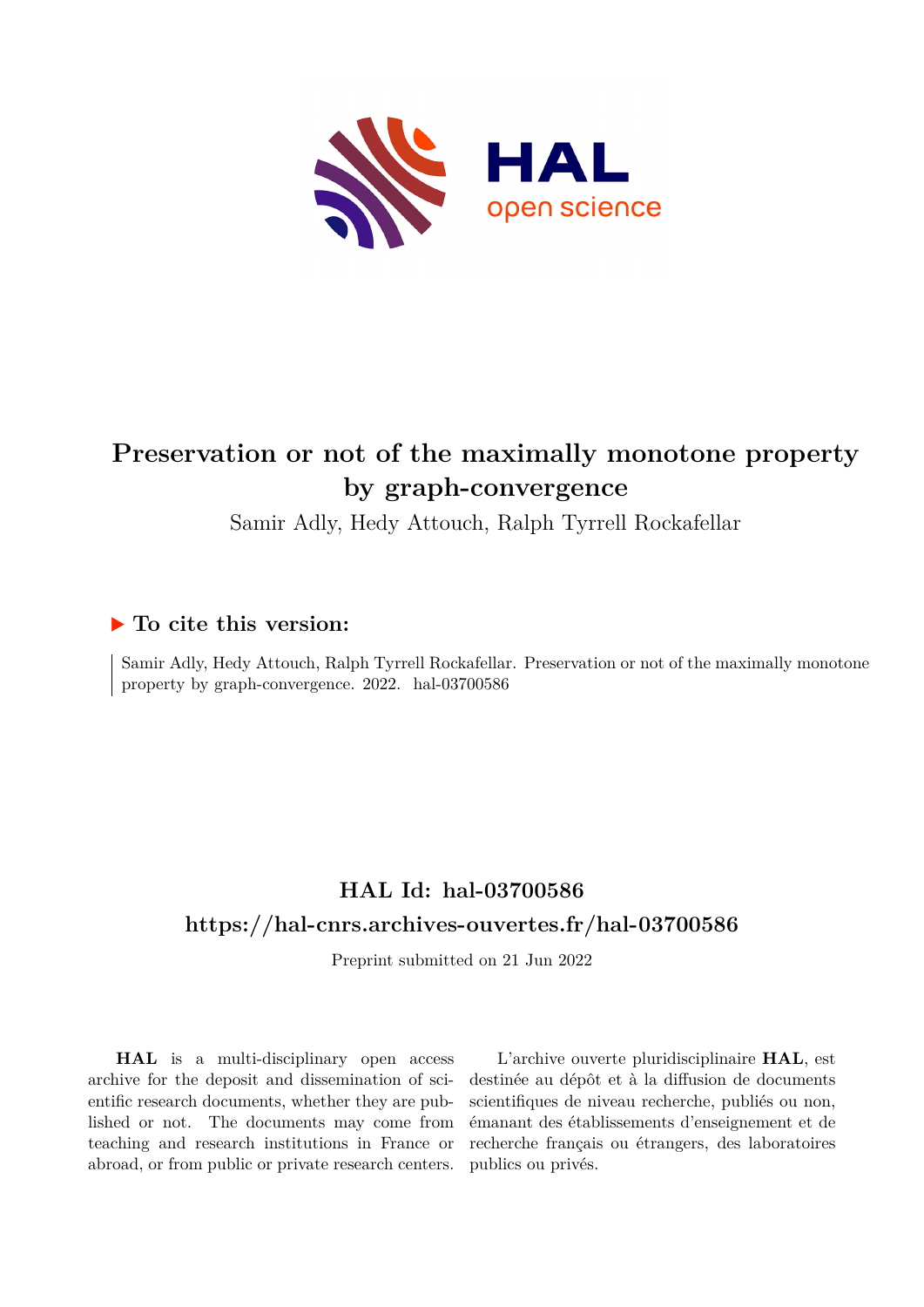# Preservation or not of the maximally monotone property by graph-convergence

Samir ADLY<sup>\*</sup>, Hedy ATTOUCH<sup>†</sup> and R. Tyrrell ROCKAFELLAR<sup>‡</sup>

*This paper is dedicated to Professor Roger J-B Wets on the occasion of his 85th birthday.*

ABSTRACT. In a general real Hilbert space H, given a sequence  $(A_n)_{n\in\mathbb{N}}$  of maximally monotone operators  $A_n : \mathcal{H} \implies \mathcal{H}$ , which graphically converges to an operator A whose domain is nonempty, we analyze if the limit operator  $A$  is still maximally monotone. This question is justified by the fact that, as we show on an example in infinite dimension, the graph limit in the sense of Painlevé-Kuratowski of a sequence of maximally monotone operators may not be maximally monotone. Indeed, the answer depends on the type of graph convergence which is considered. In the case of the Painleve-Kuratowski convergence, ´ we give a positive answer under a local compactness assumption on the graphs of the operators  $A_n$ . Under this assumption, the sequence  $(A_n)_{n\in\mathbb{N}}$  turns out to be convergent for the bounded Hausdorff topology. Inspired by this result, we show that, more generally, when the sequence  $(A_n)_{n\in\mathbb{N}}$  of maximally monotone operators converges for the bounded Hausdorff topology to an operator whose domain is nonempty, then the limit is still maximally monotone. The answer to these questions plays a crucial role in the analysis of the sensitivity of monotone variational inclusions, and makes it possible to understand these questions in a unified way thanks to the concept of protodifferentiability. It also leads to revisit several notions which are based on the convergence of sequences of maximally monotone operators, in particular the notion of variational sum of maximally monotone operators.

## 1 Introduction

Throughout the paper H is a real Hilbert space, endowed with the scalar product  $\langle \cdot, \cdot \rangle$  and the associated norm  $\|\cdot\|$ . The aim of this paper is to answer the following question, that was raised for the first time in [2, Remark 6] as an open question. Given a sequence  $(A_n)_{n\in\mathbb{N}}$  of maximally monotone operators  $A_n$ :  $\mathcal{H} \rightrightarrows \mathcal{H}$  which graph converges to an operator  $A: \mathcal{H} \rightrightarrows \mathcal{H}$  whose domain is nonempty <sup>1</sup>, can we conclude that the limit operator  $A$  is still maximally monotone? In the case of a negative answer, would it possible to give a sufficient condition preserving the maximal monotonicity property under the graph-convergence limit? After identifying an operator with its graph, an equivalent formulation of the first question would be: is the class of maximally monotone operators a closed subset of the hyperspace of closed subsets of  $H \times H$ , equipped with the Painlevé-Kuratowski (PK) set convergence? It is well-known that in finite dimensional settings, the maximal monotonicity is preserved under graphical convergence in the sense of Painlevé-Kuratowski set convergence. This may fail in infinite dimension as shown by the counterexample presented in Section 5. In relation to this phenomenon, we give a sufficient condition ensuring the maximality of the limit operator, which reflects a local compactness property of the graphs of the operators  $A_n$ . The difficulty linked to the use of convergence in the sense of Painlevé-Kuratowski

<sup>∗</sup>Laboratoire XLIM, Universite de Limoges, 123, avenue Albert Thomas, 87060 Limoges, France. E-mail: ´ samir.adly@unilim.fr

<sup>&</sup>lt;sup>†</sup>IMAG, Université Montpellier, CNRS, Place Eugène Bataillon, 34095 Montpellier CEDEX 5, France. E-mail: hedy.attouch@umontpellier.fr

<sup>‡</sup>University of Washington, Department of Mathematics, Box 354350, Seattle, WA 98195-4350. E-mail: rtr@uw.edu

<sup>&</sup>lt;sup>1</sup>this allows to avoid convergence to the empty set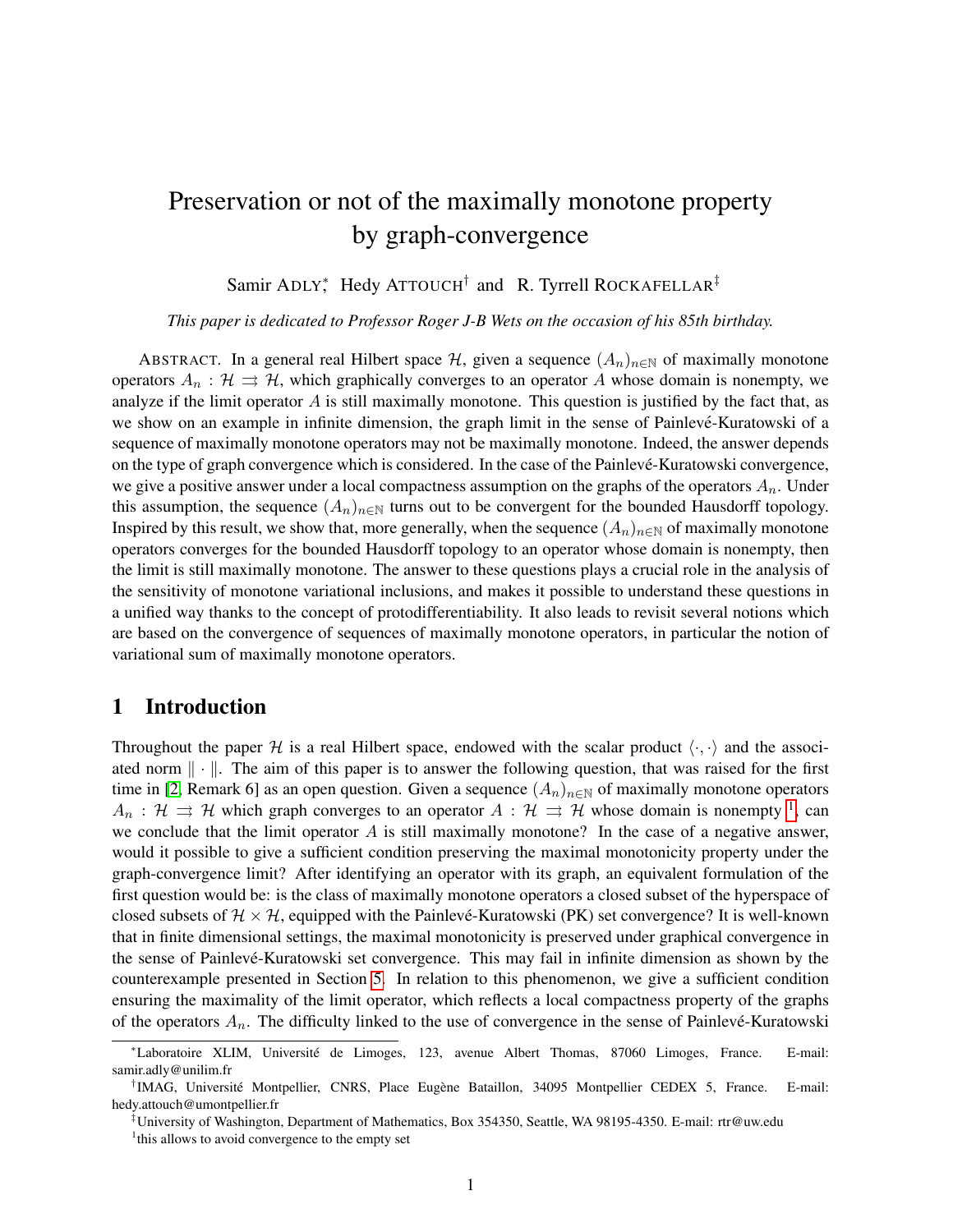is that it is not attached to a metrizable topology in infinite dimension. This therefore calls into question its usefulness for such an approximation theory, and leads to consider other notions of convergence of sets implying the Painlevé-Kuratowski convergence. One of them is the "bounded Hausdorff" convergence, which is equivalent to the Painlevé-Kuratowski convergence in finite dimension, and is attached to a metrizable topology even in infinite dimension. We will show that the bounded Hausdorff convergence is the right vehicle to deal with the quantitative stability of variational systems involving maximally monotone operators. We will therefore give a positive answer to the initial question simply by replacing the Painlevé-Kuratowski convergence by the bounded Hausdorff convergence.

The above question naturally arises in several situations involving the graph limit of sequences of maximally monotone operators. We will pay attention to two of these particular situations:

- (i) In the analysis of the sensitivity of monotone variational inclusions, the concept of protodifferentiability makes it possible to understand these questions in a unified way.
- (ii) The notion of variational sum of maximally monotone operators.

### 2 Preliminary results

For a set-valued map  $A : \mathcal{H} \rightrightarrows \mathcal{H}$ , the *domain* of A is given by  $Dom(A) := \{x \in \mathcal{H} \mid A(x) \neq \emptyset\}$ , and its *graph* is defined by Gph  $(A) := \{(x, y) \in \mathcal{H} \times \mathcal{H} \mid y \in A(x)\}\.$  The product space  $\mathcal{H} \times \mathcal{H}$ , where are located the graphs of the operators, will be equiped with the maximum norm.

We denote by  $A^{-1}$ :  $\mathcal{H} \rightrightarrows \mathcal{H}$  the inverse of A, which is the set-valued map defined by: for all  $y \in \mathcal{H}$ 

$$
A^{-1}(y) := \{ x \in \mathcal{H} \mid y \in A(x) \}.
$$

The range of  $A$  is defined by

$$
Rge(A) = \bigcup_{x \in \mathcal{H}} A(x).
$$

Given a sequence  $(x_n)$  in H that converges to some  $x \in \mathcal{H}$ , the strong (resp. weak) convergence is denoted by  $s$ - $\lim_{n \to +\infty} x_n = x$  or  $x_n \to x$  (resp.  $w$ - $\lim_{n \to +\infty} x_n = x$  or  $x_n \to x$ ).

Let's now recall some basic facts from the theory of maximally monotone operators, and from the set convergence theory that will be useful for our developments.

#### 2.1 Basic facts concerning maximally monotone operators

The set-valued mapping  $A : \mathcal{H} \rightrightarrows \mathcal{H}$  is called monotone if it has the property

$$
\langle x^* - y^*, x - y \rangle \ge 0 \quad \text{whenever } (x, x^*) \in \text{Gph} (A), (y, y^*) \in \text{Gph} (A).
$$

The set-valued map  $\hat{A}$  is said to be maximally monotone if and only if it is monotone and its graph is maximal in the class of monotone operators for the relation of inclusion, *i.e.* Gph  $(A)$  is not properly contained in the graph of any other monotone operator.

In what follows, we denote by  $\mathcal{M}(\mathcal{H})$  the set of maximally monotone operators on  $\mathcal{H}$ . For a given set-valued map  $A : \mathcal{H} \rightrightarrows \mathcal{H}$ , the resolvent of A of index  $\lambda > 0$  is given by

$$
J_{\lambda A} = (\text{Id} + \lambda A)^{-1},\tag{2.1}
$$

where Id stands for the identity operator on H. It is well known that if  $A : H \rightrightarrows H$  is maximally monotone, then, for any  $\lambda > 0$ , its resolvent  $J_{\lambda A} : \mathcal{H} \to \mathcal{H}$  is a single-valued and nonexpansive mapping, *i.e.* 

$$
||J_{\lambda A}(x) - J_{\lambda A}(y)|| \le ||x - y||, \ \forall x, \ y \in \mathcal{H}.
$$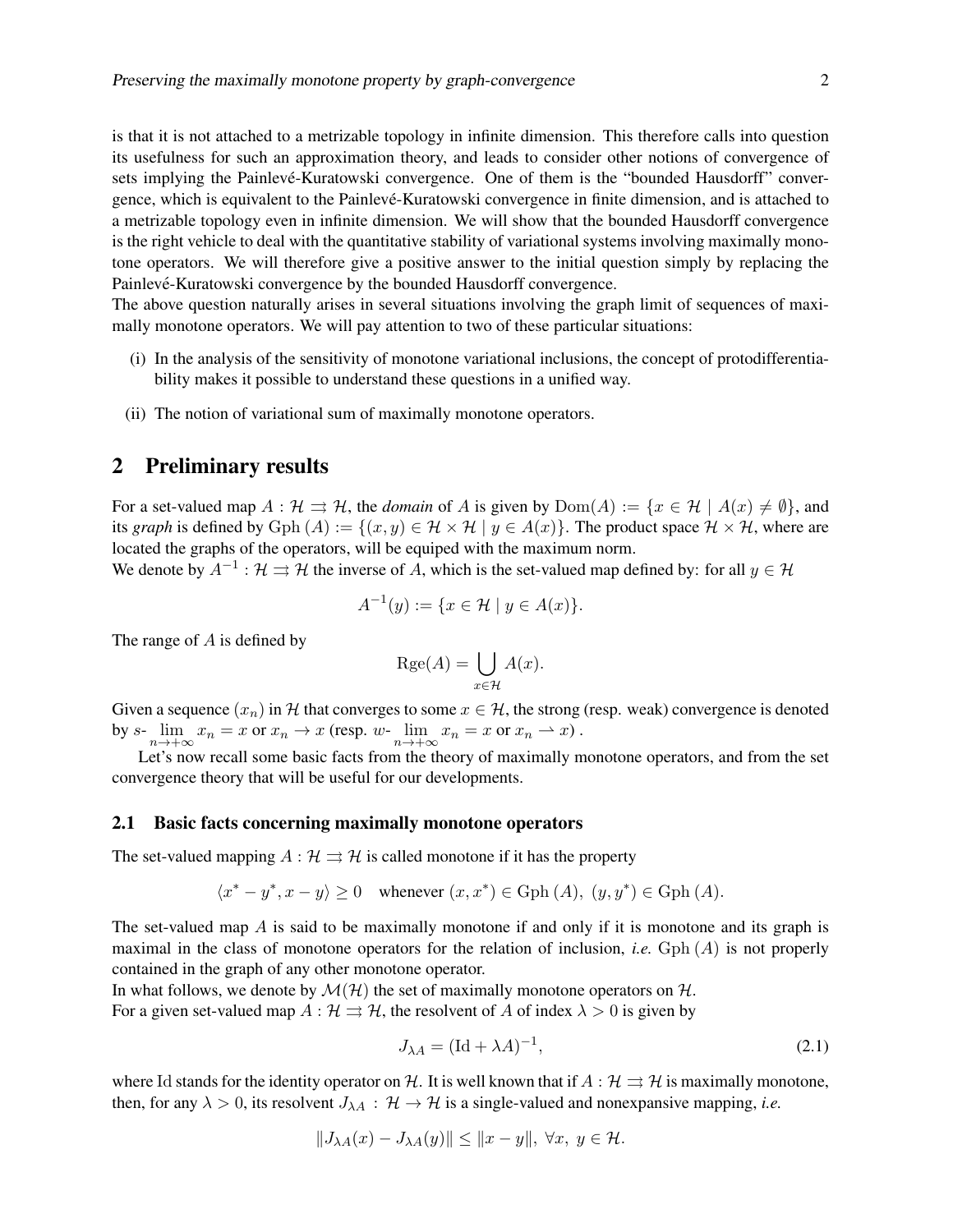Moreover,  $J_{\lambda A}$  :  $\mathcal{H} \rightarrow \mathcal{H}$  is firmly nonexpansive, *i.e.* 

$$
||J_{\lambda A}(x) - J_{\lambda A}(y)||^2 + ||(\text{Id} - J_{\lambda A})(x) - (\text{Id} - J_{\lambda A})(y)||^2 \le ||x - y||^2, \ \forall x, y \in \mathcal{H}.
$$

The resolvents are tied by the resolvent equation: for any  $\lambda > 0, \mu > 0$ , for any  $x \in \mathcal{H}$ 

$$
J_{\lambda A}(x) = J_{\mu A}\left(\frac{\mu}{\lambda}x + \frac{\lambda - \mu}{\lambda}J_{\lambda A}(x)\right).
$$

The Yosida approximation of index  $\lambda > 0$  associated with the operator A is given by

$$
A_{\lambda} = \frac{1}{\lambda} (\text{Id} - J_{\lambda A})^{-1}.
$$

It is well-known that if  $A : \mathcal{H} \rightrightarrows \mathcal{H}$  is maximally monotone, then its Yosida approximation  $A_{\lambda}$  is singlevalued, everywhere defined and Lipschitz continuous with modulus  $\frac{1}{\lambda}$ . Moreover, for any  $x \in \mathcal{H}$  and  $\lambda > 0$ ,

$$
(J_{\lambda A}(x), A_{\lambda}(x)) \in \text{Gph} (A).
$$

The above formula reflects the fact that Gph (A) is a Lipschizian manifold in the product space  $\mathcal{H} \times \mathcal{H}$ , see [23] for more details.

Given a maximally monotone operator  $A : \mathcal{H} \implies \mathcal{H}$ , for any  $x \in \text{Dom}(A)$ ,  $A^{0}(x)$  is the unique element of minimal norm of the closed convex set  $A(x)$ , *i.e.* 

$$
A^{0}(x) = \text{Proj}_{A(x)}(0), \ x \in \text{Dom}(A),
$$

where Proj<sub>A(x)</sub> denotes the projection operator onto the closed convex set  $A(x)$ ,  $x \in Dom(A)$ . The operator  $A^0$  is called the minimal section of the operator A.

For any  $x \in \text{Dom}(A)$ , we have

$$
\lim_{\lambda \to 0} A_{\lambda}(x) = A^{0}(x).
$$

We recall the following fundamental theorem, known in the literature as Minty's Theorem.

**Theorem 2.1 (Minty, 1962)** Let  $A : \text{Dom}(A) \subset \mathcal{H} \Rightarrow \mathcal{H}$  be a **monotone** operator. The following state*ments are equivalent:*

- (i) A *is a maximally monotone operator,*
- (ii)  $\exists \lambda_0 > 0$  *such that*  $\text{Id} + \lambda_0 A$  *is surjective, i.e.* Rge(Id +  $\lambda_0 A$ ) = H,
- (*iii*)  $\forall \lambda > 0$ , Id +  $\lambda A$  *is surjective, i.e.* Rge(Id +  $\lambda A$ ) =  $\mathcal{H}$ .

#### 2.2 Basic facts concerning set convergence

Let  $(C_n)_{n\in\mathbb{N}}$  be a sequence of subsets of H. The *outer* and the *inner limits* of  $(C_n)_{n\in\mathbb{N}}$  when  $n \to +\infty$ are defined respectively by

$$
\begin{array}{l}\text{Limsup } C_n \ := \ \{ x \in \mathcal{H} \mid \exists N \in \mathcal{N}^\sharp, \ \forall n \in N, \ \exists x_n \in C_n \ : \ s \text{-} \lim_{n \in N} x_n = x \},\\ \text{Liminf } C_n \ := \ \{ x \in \mathcal{H} \mid \exists N \in \mathcal{N}, \ \forall n \in N, \ \exists x_n \in C_n \ : \ s \text{-} \lim_{n \in N} x_n = x \},\end{array}
$$

where  $\mathcal{N}^{\sharp} := \{ N \subset \mathbb{N} : N \text{ is infinite } \}$  and  $\mathcal{N} := \{ N \subset \mathbb{N} : \mathbb{N} \setminus N \text{ is finite } \}$ . We can define in the same manner w-lim sup and w-lim inf by replacing the strong convergences in the definitions above by weak ones. The following inclusion holds true in general:

$$
Limit C_n \subset Limsup C_n.
$$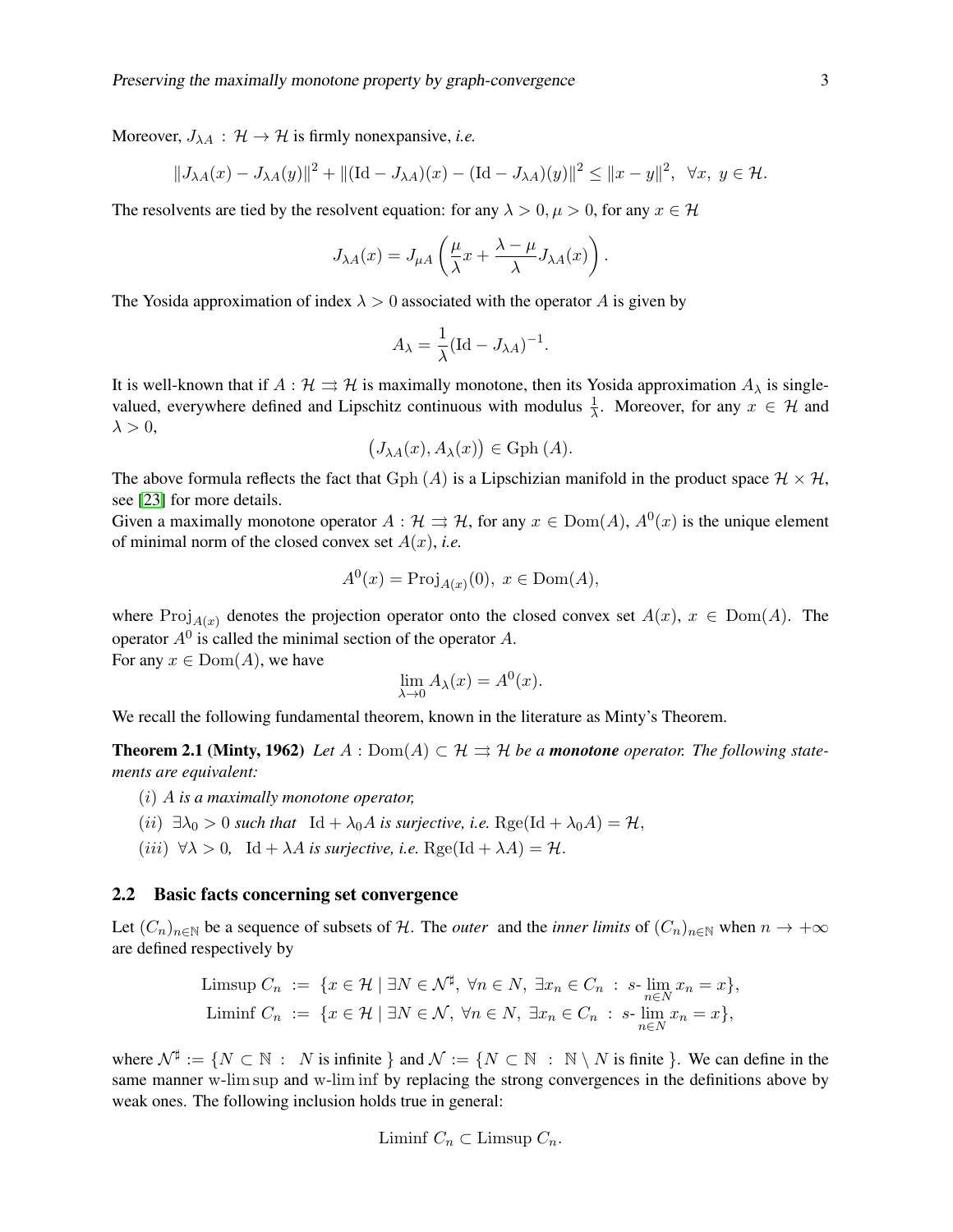The *Painlevé-Kuratowski convergence* is defined by this inclusion being an equality. The following inclusions hold true

Liminf  $C_n \subset \text{Limsup } C_n \subset \text{w-Limsup } C_n$  and Liminf  $C_n \subset \text{w-Limsup } C_n$ .

The *Mosco convergence* <sup>2</sup> of the sequence  $(C_n)$  to  $C$ , denoted by  $C_n \stackrel{\text{M}}{\longrightarrow} C$ , holds if

w-Limsup  $C_n \subset C \subset$  Liminf  $C_n$ .

**Definition 2.1 (Graph-convergence)** Let  $A_n : \mathcal{H} \implies \mathcal{H}$ ,  $n = 1, 2...$  be a sequence of operators. The *sequence*  $(A_n)_{n\in\mathbb{N}}$  *is said to be graph-convergent to the operator*  $A : \mathcal{H} \rightrightarrows \mathcal{H}$ *, if* Gph  $(A_n)$  *converges to* Gph  $(A)$  in the sense of Painlevé-Kuratowski (PK). We then denote  $A_n \stackrel{G}{\longrightarrow} A$ .

For any subset  $C \subset \mathcal{H}$ , the distance from a point  $x \in \mathcal{H}$  to C is defined by

$$
d(x, C) = \inf_{y \in C} |x - y|.
$$

By convention, we set  $d(x, \emptyset) = \infty$ .

Let C and D be two subsets of  $H$ . The excess function of C on D is defined by

$$
e(C, D) = \sup_{x \in C} d(x, D),
$$

with the convention  $e(\emptyset, D) = 0$ .

For any nonegative real number  $\rho > 0$ , the closed ball centered at the origin and with radius  $\rho$  is denoted by  $\rho \mathbb{B}$ . For any subset  $C \subset \mathcal{H}$ , we denote by  $C_{\rho}$  the intersection of C with  $\rho \mathbb{B}$  i.e.  $C_{\rho} := C \cap \rho \mathbb{B}$ . Following Attouch-Wets [8, 9, 10], Attouch-Lucchetti-Wets [6], Aze-Penot [12], Beer [14] we have the following quantitative notion.

Definition 2.2 (ρ-Hausdorff distance) *For any* ρ > 0*, the* ρ*-Hausdorff distance between two subsets* C *and* D *of* H *is defined by*

$$
haus_{\rho}(C, D) = max(e(C_{\rho}, D), e(D_{\rho}, C)).
$$

*A sequence*  $(C_n)_{n\in\mathbb{N}}$  *of subsets of* H *is said to converge to a set*  $C \subset \mathcal{H}$  *with respect to the*  $\rho$ *-Hausdorff distance, if for any*  $\rho > 0$ ,  $\lim_{n \to +\infty} h\text{aus}_{\rho}(C_n, C) = 0$ , *i.e. for any*  $\varepsilon > 0$  *and any*  $\rho > 0$ , *there exists*  $N > 0$ 

$$
C_n \cap \rho \mathbb{B} \subset C + \varepsilon \mathbb{B}
$$
 and  $C \cap \rho \mathbb{B} \subset C_n + \varepsilon \mathbb{B}$ , for all  $n \geq N$ .

For an extended real-valued function  $f : \mathcal{H} \to \mathbb{R} \cup \{+\infty\}$  its epigraph, denoted by epi  $(f)$ , is defined by

$$
epi (f) = \{ (x, \alpha) \in \mathcal{H} \times \mathbb{R} : f(x) \leq \alpha \}.
$$

**Remark 2.1** (i) The convergence for the  $\rho$ -Hausdorff distance is associated with a topology that is metrizable, and the hyperspace of closed sets is complete for this metric, see [6, Theorem 2.1]. We therefore use the two terminologies interchangeably: convergence for the ρ-Hausdorff distance, or convergence for the  $\rho$ -Hausdorff topology. This contrasts sharply with the Painlevé-Kuratowski convergence which is associated with a topology only when the underlying space is locally compact (see e.g. [3, section 2.8], [14], [21]).

<sup>&</sup>lt;sup>2</sup> In general, the Mosco convergence is used for sequences of closed convex sets, since it necessarily implies that the limit set is weakly closed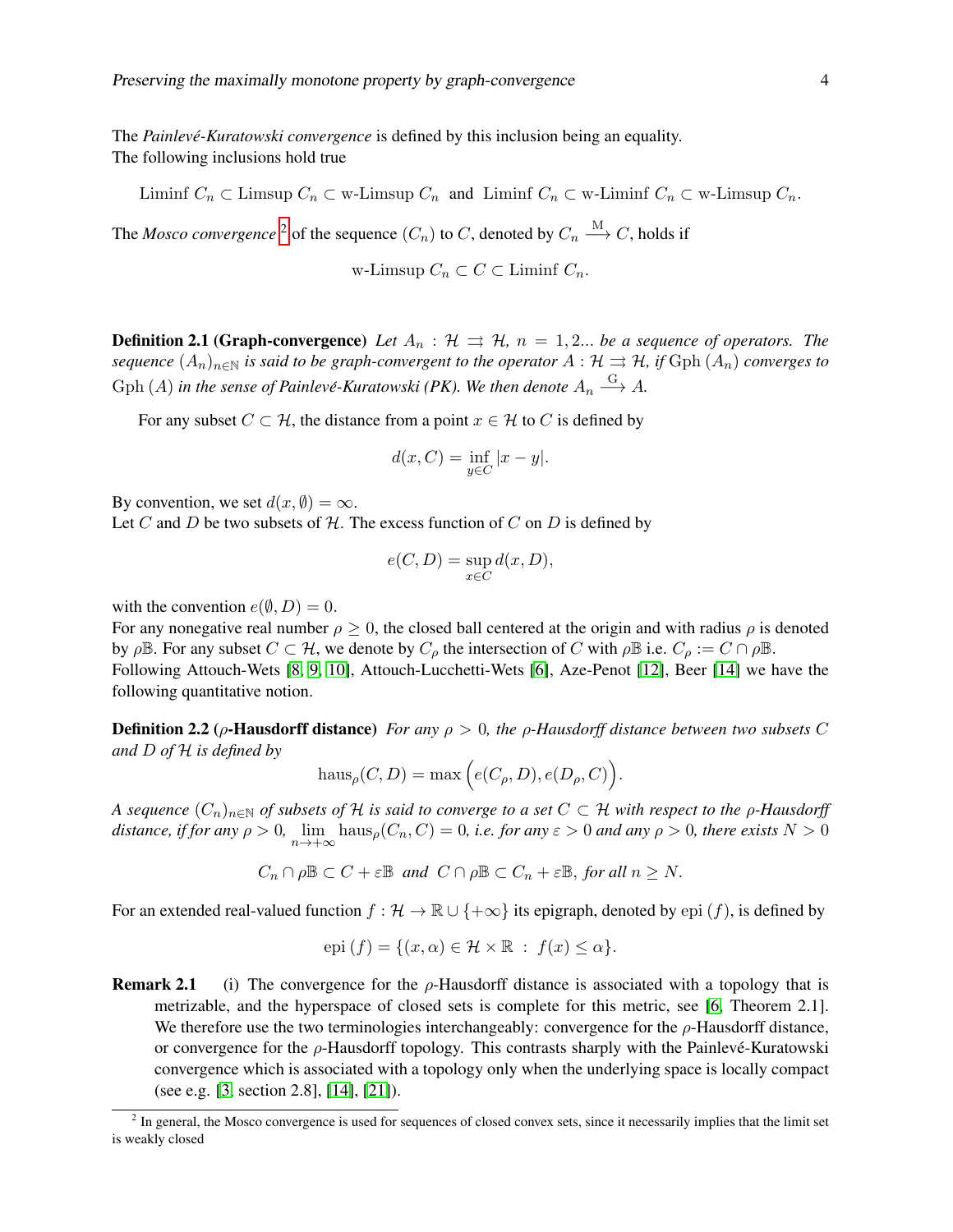- (ii) If the Hilbert space  $H$  is of finite dimension, then the Painlevé-Kuratowski and the  $\rho$ -Hausdorff set-convergence coincide.
- (iii) Note also that if the Hilbert space  $\mathcal H$  is of infinite dimension, and when considering sequences of closed convex sets, then the ρ-Hausdorff convergence implies the Mosco convergence, *i.e.*

for any 
$$
\rho > 0
$$
,  $\lim_{n \to +\infty} \text{haus}_{\rho}(C_n, C) = 0$  implies  $C_n \xrightarrow{M} C$  as  $n \to +\infty$ .

(iv) Let  $f, g : \mathcal{H} \to \mathbb{R} \cup \{+\infty\}$  be two extended real valued functions. For any  $\rho \geq 0$ , the  $\rho$ -Hausdorff epi-distance between  $f$  and  $g$  is defined by

$$
\operatorname{haus}_{\rho}(f,g) = \operatorname{haus}_{\rho}(\operatorname{epi}(f), \operatorname{epi}(g)).
$$

We denote by  $\Gamma_0(\mathcal{H})$  the set of all convex, proper and closed extended real valued functions.

Let A,  $B : \mathcal{H} \Rightarrow \mathcal{H}$  be two set-valued maps and  $\rho \geq 0$ . The  $\rho$ -graph distance between A and B is defined by

$$
\mathrm{haus}_{\rho}(A, B) := \mathrm{haus}_{\rho} \left( \mathrm{Gph}\,(A), \mathrm{Gph}\,(B) \right).
$$

**Definition 2.3 (Epigraphical-convergence)** *Let*  $(f_n)_{n\in\mathbb{N}}$  *and*  $f$  *be a sequence of extended real valued functions on* H*.*

- (i) *We say that*  $(f_n)_{n\in\mathbb{N}}$  *epiconverges to* f *if and only if* epi  $(f_n)$  *converges to* epi  $(f)$  *in the sense of*  $Painlev\'e-Kuratowski$  in the product space  $\mathcal H\times\mathbb R.$  We write in this case,  $f=\mathrm{epi}$  -  $\lim f_n$  or  $f_n\stackrel{\mathrm{epi}}{\longrightarrow} f$  $as n \rightarrow +\infty$ *.*
- (ii) *Suppose that*  $f_n$ ,  $f \in \Gamma_0(\mathcal{H})$ *. We say that*  $(f_n)_{n \in \mathbb{N}}$  *Mosco-epiconverges to* f *if and only if* epi  $(f_n)$ *converges to* epi  $(f)$  *in the sense of Mosco in the product space*  $H \times \mathbb{R}$ *. We write in this case,*  $f = M$ -epi -  $\lim f_n$  *or*  $f_n \stackrel{\text{M-epi}}{\longrightarrow} f$  *as*  $n \to +\infty$ *.*
- (iii) We say that  $(f_n)_{n\in\mathbb{N}}$  epiconverges to f in the sense of the bounded-Hausdorff topology if and only *if*  $\lim_{n\to+\infty}$  haus<sub>*p*</sub>(*f<sub>n</sub>, f*) = 0 *for all*  $\rho > 0$ . We write in this case, *f* = epi -dist-  $\lim f_n$  *or*  $f_n \stackrel{\text{epi-dist}}{\longrightarrow} f$  $as n \rightarrow +\infty$ *.*

**Remark 2.2** (i) Note that a sequence of closed proper and convex functions  $f_n$  Mosco-epiconverges to some f if and only if for all  $x \in \mathcal{H}$ :

- for any sequence  $x_n \rightharpoonup x$ , then  $\liminf_{n \to +\infty} f_n(x_n) \ge f(x)$ ;
- there exists  $x_n \to x$  such that  $\limsup_{n \to +\infty} f_n(x_n) \le f(x)$ .

#### 2.3 Basic facts concerning the convergence of sequences of maximally monotone operators

The following proposition gives a characterization of the graph-convergence in the sense of Painlevé-Kuratowski (PK) of a sequence of maximally monotone operators. Note that in the following statement we assume that the limit operator is maximally monotone.

**Proposition 2.1** Let  $(A_n)_n$  be a sequence of maximally monotone operators  $A_n : \mathcal{H} \implies \mathcal{H}$ , and let  $A: \mathcal{H} \rightrightarrows \mathcal{H}$  *be a maximally monotone operator. Then the following statements are equivalent:*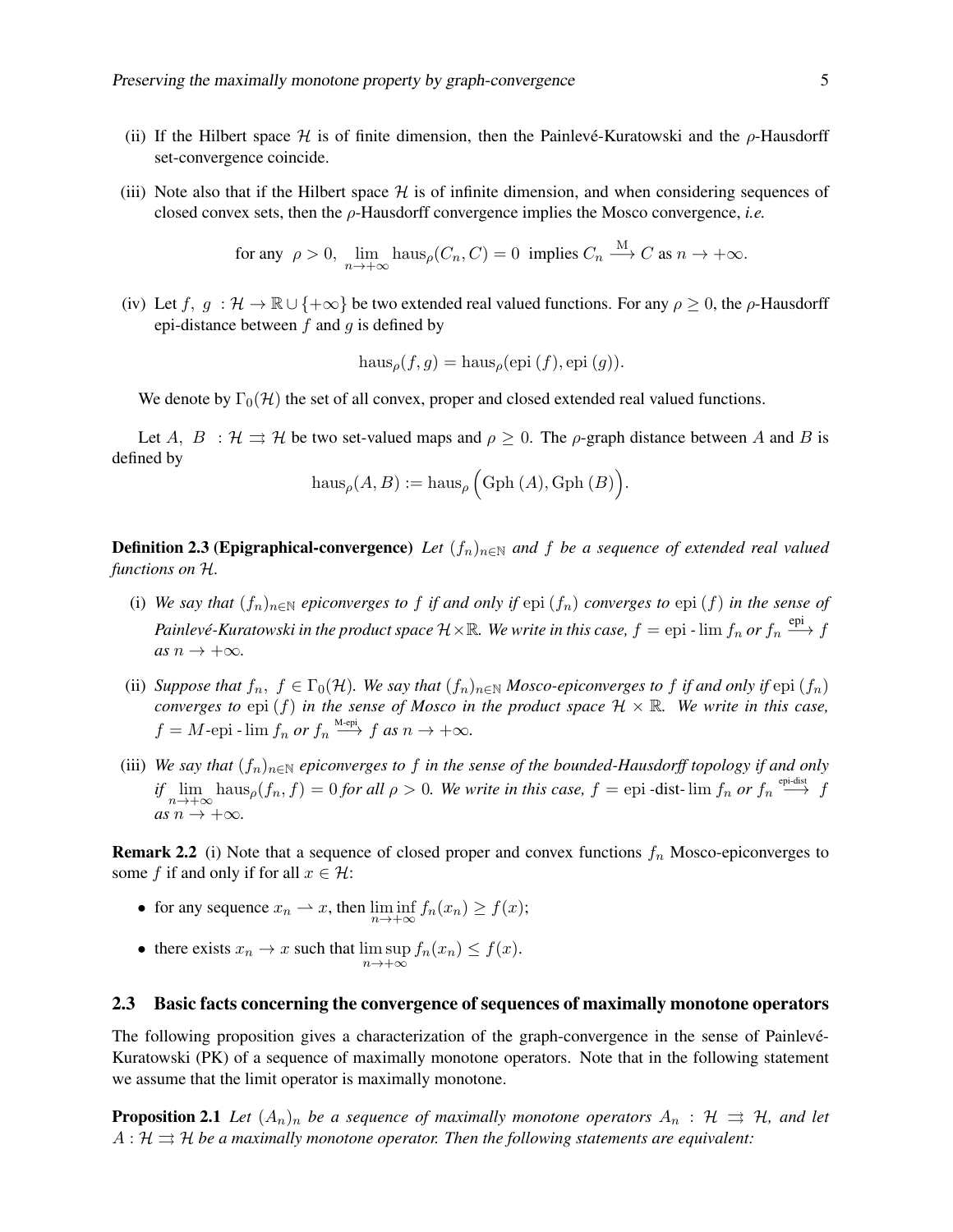- (i)  $A_n \stackrel{G}{\longrightarrow} A$ , *i.e.*  $(A_n)$  *graph-converges to* A *in the sense of PK*;
- (ii)  $Gph(A) \subset Liminf Gph(A_n)$ .

*Equivalently, for every*  $(x, y) \in \text{Gph}(A)$ *, there exists a sequence*  $(x_n, y_n) \in \text{Gph}(A_n)$  *such that:*  $x_n \to x$ *and*  $y_n \to y$  *as*  $n \to +\infty$ *.* 

The above proposition results from the fact that, under the assumption A maximally monotone operator, the inclusion Limsup Gph  $(A_n) \subset$  Gph  $(A)$  is automatically satisfied.

Remarkably, when working with sequences of maximally monotone operators, the various notions of graph convergence can be equivalently formulated with the help of the resolvents. Some of them are summarized in the following proposition.

**Proposition 2.2** *Let*  $(A_n)_{n\in\mathbb{N}}$  *be a sequence of maximally monotone operators, and let* A *be a maximally monotone operator. Then the following statements are equivalent:*

- (i)  $A_n \xrightarrow{G} A \text{ as } n \to +\infty;$
- (ii)  $J_{\lambda A_n}(x) \to J_{\lambda A}(x)$  *strongly in H, for every*  $x \in \mathcal{H}$ *, for every*  $\lambda > 0$ *;*
- (iii)  $J_{\lambda_0 A_n}(x) \to J_{\lambda_0 A}(x)$  *strongly in* H, *for every*  $x \in \mathcal{H}$ *, for some*  $\lambda_0 > 0$ *.*

This property naturally leads to the introduction of the topology of the convergence of the resolvents on the class  $\mathcal{M}(\mathcal{H})$  of maximally monotone operators acting on  $\mathcal{H}$ , *i.e.* the weakest topology making continuous all the applications  $A \in \mathcal{M}(\mathcal{H}) \mapsto J_{\lambda A}(x) \in \mathcal{H}, \lambda > 0, x \in \mathcal{H}$ . As an important result, when H is separable, this topology is metrizable. An example of such distance is given by

$$
d(A, B) = \sum_{k} \frac{1}{2^{k}} \inf \left\{ 1, \|J_{\lambda_{0}A}(x_{k}) - J_{\lambda_{0}B}(x_{k})\| \right\},\tag{2.2}
$$

where  $(x_k)$  is in a countable dense subset of H. The following result due to Attouch (see Theorem 3.62) [3]) is in this sense.

**Theorem 2.2 (Theorem 3.62 [3])** *Suppose that*  $H$  *is a separable Hilbert space. Then the class*  $M(H)$ *of the maximally monotone operators acting on* H *equipped with the topology of the convergence of the resolvents is a metrizable, separable, complete space. For any sequence*  $(A_n)_{n\in\mathbb{N}}$  *of maximally monotone operators, and* A *maximally monotone operator, the following properties are equivalent:*

- (i)  $A_n \xrightarrow{G} A \text{ as } n \to +\infty;$
- (ii)  $d(A_n, A) \to 0$  *as*  $n \to +\infty$ ;
- (iii)  $J_{\lambda_0 A_n}(x) \to J_{\lambda_0 A}(x)$  *strongly in* H, *for every*  $x \in \mathcal{H}$ , *for some*  $\lambda_0 > 0$  *as*  $n \to +\infty$ *.*

We have parallel results for the bounded Hausdorff convergence, which are summarized in the proposition below.

**Proposition 2.3** *Suppose that* H *is a general Hilbert space. Let*  $(A_n)_{n\in\mathbb{N}}$  *be a sequence of maximally monotone operators, and let* A *be a maximally monotone operator. Then the following statements are equivalent:*

(i)  $\forall \rho > 0$  haus<sub> $\rho$ </sub> $(A_n, A) \rightarrow 0$  *as*  $n \rightarrow +\infty$ ;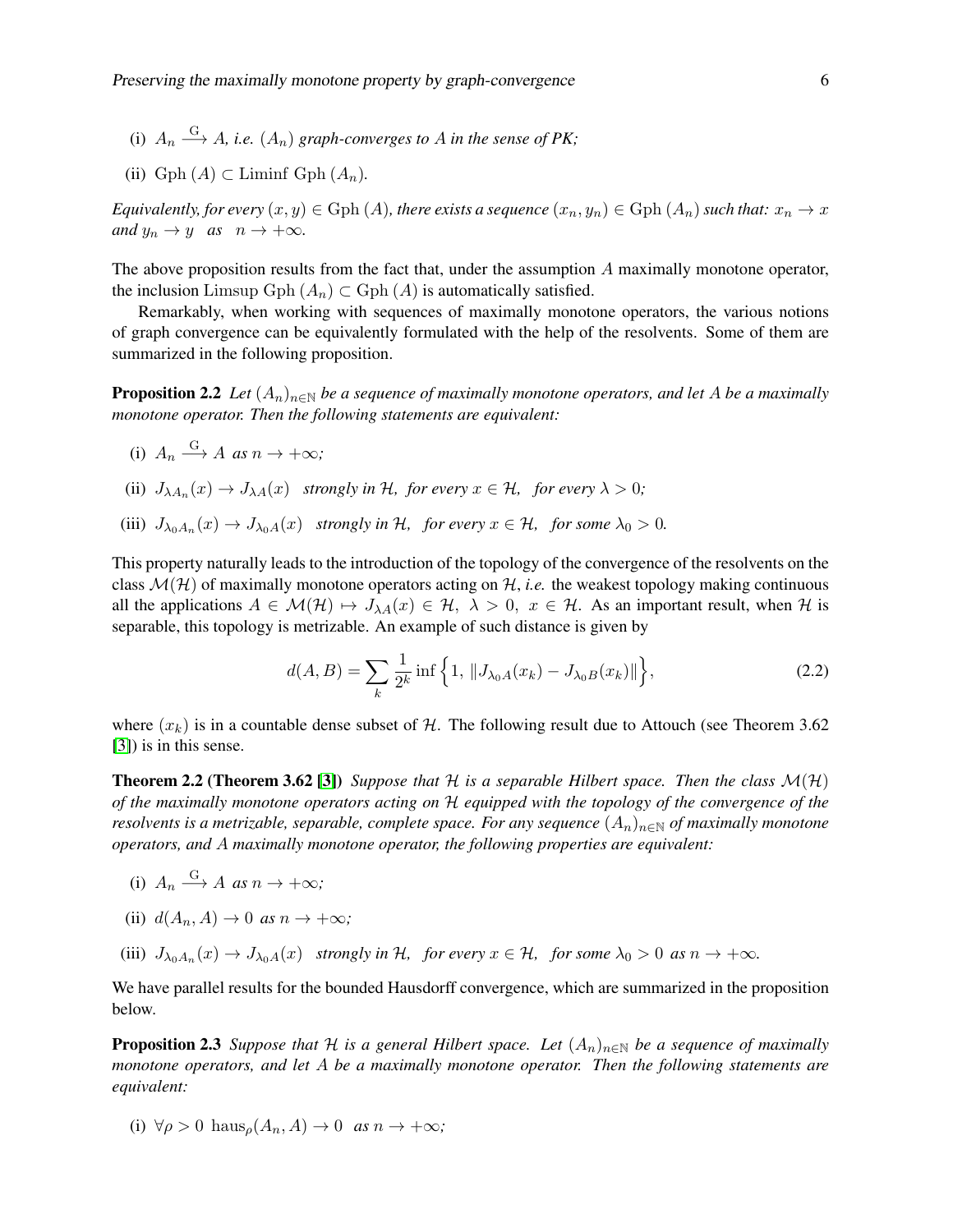- (ii)  $\forall \lambda > 0$ ,  $\forall r > 0$   $\sup_{\|x\| \le r} \|J_{\lambda A_n}(x) J_{\lambda A}(x)\| \to 0$  *as*  $n \to +\infty$ ;
- (iii)  $\exists \lambda_0 > 0 \,\forall r > 0 \, \sup_{\|x\| \le r} \|J_{\lambda_0 A_n}(x) J_{\lambda_0 A}(x)\| \to 0 \, \text{ as } n \to +\infty.$

Proposition 2.3 is a direct consequence of the more general Proposition 2.4 below. In fact, we will need the following more precise result which shows that on the set of maximally monotone operators, the uniform structure attached to the bounded Hausdorff distances is equivalent to the uniform structure attached to the family of pseudo-distances

$$
d_{\lambda,r}(A,B) := \sup_{\|x\| \le r} \|J_{\lambda A}(x) - J_{\lambda B}(x)\|.
$$

Precisely, according to Attouch-Moudafi-Riahi [7], we have

**Proposition 2.4** [7, Proposition 1.1 and 1.2.] Let  $A$  and  $B$  be two maximally monotone operators. Then, for any  $\lambda > 0$ ,  $\rho$  and  $r > 0$ 

$$
\text{haus}_{\rho}(A, B) \le \max\left(1, \frac{1}{\lambda}\right) d_{\lambda, (1+\lambda)\rho}(A, B) \tag{2.3}
$$

$$
d_{\lambda,r}(A,B) \le (2+\lambda)\operatorname{haus}_{\rho}(A,B) \tag{2.4}
$$

where in (2.4)  $\rho = \max (r + ||J_{\lambda A}(0)||, \frac{1}{\lambda})$  $\frac{1}{\lambda}(r+\|J_{\lambda A}(0)\|)\Big).$ 

Let us notice that, according to the inequalities (2.3) and (2.4), to generate the above uniform structure, we don't need to consider all the pseudo-distances  $(d_{\lambda,r})$ . It is sufficient to consider the pseudo-distances  $(d_{\lambda_0,r})$  for a given  $\lambda_0 > 0$ .

**Proposition 2.5** [7, Proposition 1.4] *Let* A *be a maximally monotone operator, and let*  $A_{\lambda}$  *be its Yosida approximation of index*  $\lambda > 0$ *. Then as*  $\lambda \to 0$ 

$$
\forall \rho > 0
$$
haus <sub>$\rho$</sub>  $(A_{\lambda}, A) \rightarrow 0$ .

For further results concerning the theory of maximally monotone operators we refer to [13], [15], [29]. For the variational convergences of sequences of maximally monotone operators see [3], [7], [9]. For properties concerning the set convergence theory and its link with the variational analysis see [27] in finite dimensional spaces and [6], [14] in general normed spaces.

#### 3 Main results

In this section, we state and prove our main results. We start by giving a sufficient compactness assumption  $(\mathcal{A}_c)$  ensuring the maximally monotone property of the limit operator under the graph-convergence in the sense of Painlevé-Kuratowski (see Theorem 3.1). We show in Theorem 3.2 that the answer to our initial question is positive without any additional assumption when the graph convergence is taken in the sense of the bounded Hausdorff topology. Finally, we show in Theorem 3.3, that under the same compactness assumption  $(\mathcal{A}_c)$  both graph-convergences in the sense of Painlevé-Kuratowski and bounded Hausdorff topology coincide.

**Theorem 3.1** Let  $(A_n)$  be a sequence of maximally monotone operators  $A_n : \mathcal{H} \implies \mathcal{H}$  that converges *graphically in the Painlevé-Kuratowski sense to an operator*  $\overline{A}$  :  $\overline{A}$   $\Rightarrow$   $\overline{A}$  *whose domain is nonempty. Suppose that the following compactness assumption*  $(A_c)$  *is satisfied: every sequence*  $(x_n)$  *of* H *such that* 

$$
\left(\sup_n \|x_n\| < +\infty \quad \text{and} \quad \sup_n \|A_n^0(x_n)\| < +\infty\right)
$$

*is contained in a compact subset of* H*.*

*Then,* A *is still a maximally monotone operator.*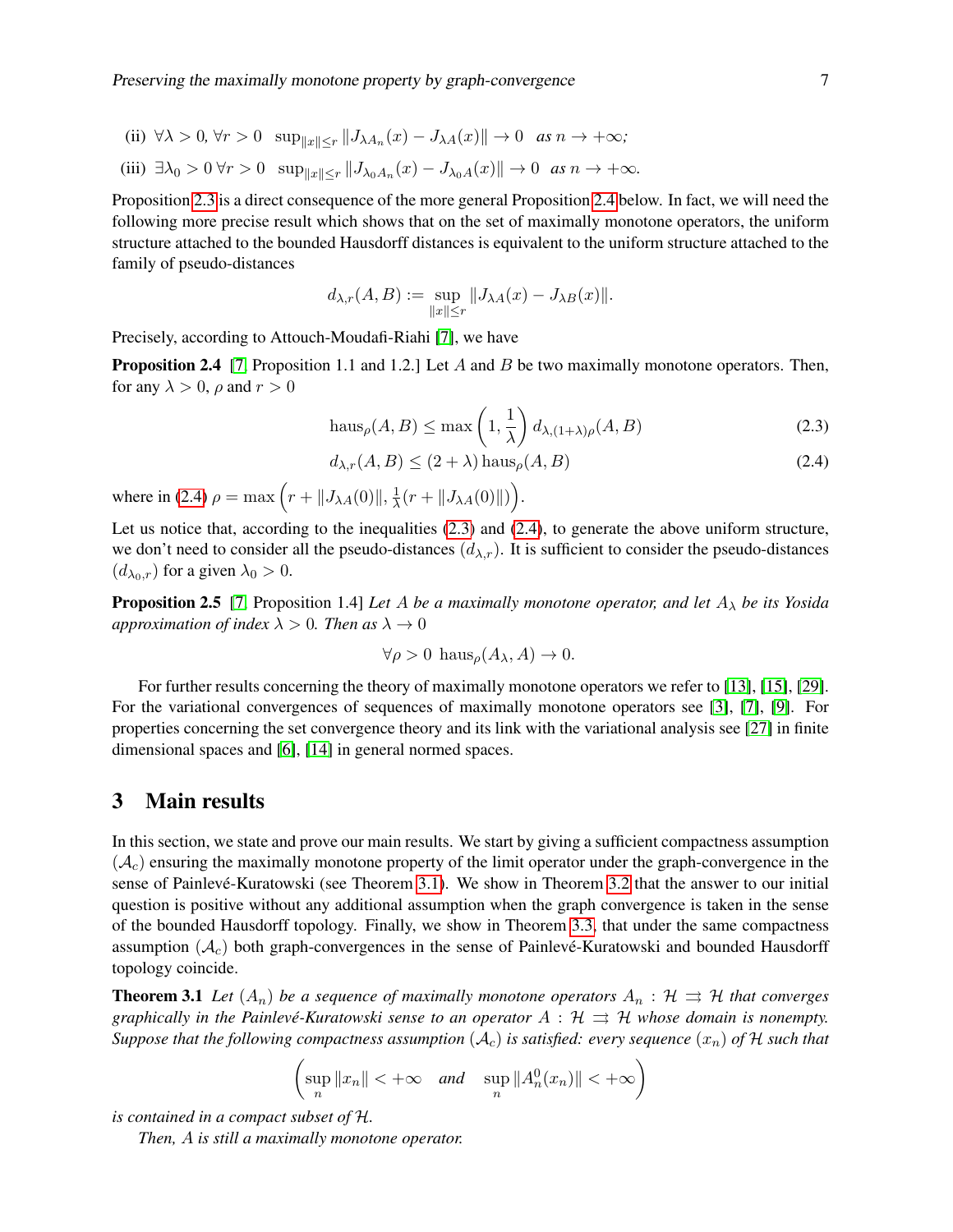Proof. The first five claims are elementary. Only the last claim 6 requires a detailed proof.

Claim 1: A is still monotone.

Claim 2:  $J_A := (\text{Id} + A)^{-1}$  is single valued.

Claim 3:  $\text{Id} + A_n \xrightarrow{\text{G}} \text{Id} + A$  in the graph sense.

Claim 4:  $J_{A_n} \xrightarrow{G} J_A$  in the graph sense.

Claim 5: 
$$
J_{A_n}(x) \to J_A(x)
$$
 for all  $x \in \text{Rge}(\text{Id} + A)$  (pointwise convergence).

Claim 6: Rge(Id + A) =  $\mathcal{H}$ .

Given  $y \in \mathcal{H}$ , we have to solve

$$
x + Ax \ni y.
$$

According to Minty's Theorem (see Theorem 2.1) and the fact that  $A_n$  is maximally monotone, for every  $n \in \mathbb{N}$ , there exists  $x_n \in \mathcal{H}$  such that

$$
x_n + A_n(x_n) \ni y,
$$

that is  $x_n = J_{A_n}(y)$ . Let's first verify that the sequence  $(x_n)$  remains bounded. Indeed, taking  $x_0 \in$  $Rge(Id + A)$  (recall that A has been assumed to have a nonempty domain), and using that the resolvents are nonexpansive operators, we have

$$
||x_n - J_{A_n}(x_0)|| = ||J_{A_n}(y) - J_{A_n}(x_0)|| \le ||y - x_0||.
$$

Therefore, by the triangle inequality

$$
||x_n|| \le ||y - x_0|| + ||J_{A_n}(x_0)||. \tag{3.1}
$$

According to claim 5, the sequence  $(J_{A_n}(x_0))_n$  is convergent in H, and hence bounded. Using (3.1), we obtain that the sequence  $(x_n)$  is bounded.

From  $x_n + A_n(x_n) \ni y$ , we deduce that  $||A_n^0(x_n)|| \le ||y|| + ||x_n||$ , and hence  $\sup_n ||A_n^0(x_n)|| < +\infty$ . By the compactness assumption  $(A_c)$ , we deduce that  $(x_n)$  remains in a compact subset of H. Therefore we can extract a subsequence  $(x_{n_k})$  such that

$$
x_{n_k} \to \bar{x} \text{ strongly in } \mathcal{H}.
$$

We have

$$
y - x_{n_k} \in A_{n_k}(x_{n_k}),
$$

with  $y - x_{n_k} \to y - \bar{x}$  and  $x_{n_k} \to \bar{x}$  strongly in H. According to the graph convergence of the sequence  $(A_n)$  to A, we deduce that

$$
y - \bar{x} \in A(\bar{x}),
$$

which expresses that  $y \in \text{Rge}(\text{Id} + A)$ . We have obtained that A is monotone and satisfies  $\text{Rge}(\text{Id} + A)$  $H$ . Therefore, according to Minty's theorem, A is maximally monotone.

**Remark 3.1** The compactness assumption  $(A<sub>c</sub>)$  is verified in the following situations:

(a)  $H$  is a finite dimensional Hilbert space. This is a clear consequence of the fact that, in this case, bounded sets are relatively compact.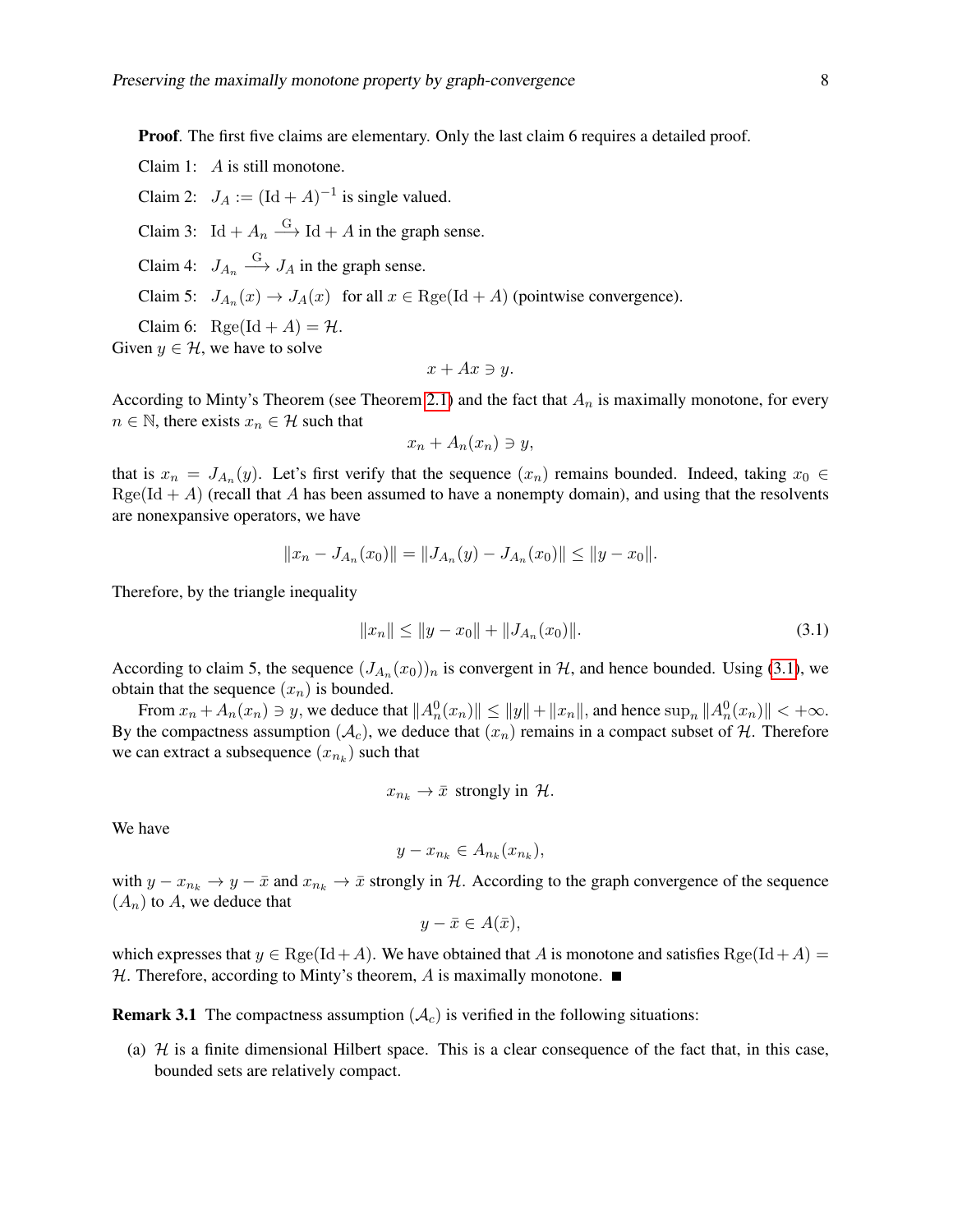(b)  $A_n = \partial \Phi_n$  where, for each  $n \in \mathbb{N}$ ,  $\Phi_n \in \Gamma_0(\mathcal{H})$ , the set of extended real-valued functions which are convex lsc. and proper, and the sequence  $(\Phi_n)$  satisfies the inf-compactness property

$$
\left(\sup_n\|x_n\|<+\infty\text{ and }\sup_n\Phi_n(x_n)<+\infty\right)\Longrightarrow (x_n)\text{ is contained in a compact subset of }\mathcal{H},
$$

together with: there exists a sequence  $(\omega_n)$  such that  $\sup_n ||\omega_n|| < +\infty$  and  $\sup_n \Phi_n(\omega_n) < +\infty$ . This results immediately from the subdifferential inequality

$$
\Phi_n(\omega_n) \ge \Phi_n(x_n) + \left\langle (\partial \Phi_n)^0 (x_n), \omega_n - x_n \right\rangle,
$$

which gives

$$
\Phi_n(x_n) \leq C + ||(\partial \Phi_n)^0 (x_n)|| ||\omega_n - x_n||.
$$

From the boundedness of the sequences  $(x_n)$ ,  $(\omega_n)$  and  $((\partial \Phi_n)^0(x_n))$ , we infer  $\sup_n \Phi_n(x_n)$  <  $+\infty$ , which gives the relative compactness of the sequence  $(x_n)$ .

Let's give a positive answer to the initial question, without additional conditions, when the graph convergence is taken for the bounded Hausdorff topology.

**Theorem 3.2** *Suppose that*  $H$  *is a general real Hilbert space. Let*  $(A_n)$  *be a sequence of maximally monotone operators*  $A_n : \mathcal{H} \rightrightarrows \mathcal{H}$  *that graph-converges in the sense of the bounded Hausdorff topology to an operator*  $A : \mathcal{H} \rightrightarrows \mathcal{H}$ *. Then,* A *is still a maximally monotone operator.* 

**Proof.** By definition of the convergence for the bounded Hausdorff topology, we have

$$
\lim_n \mathsf{haus}_{\rho}(A_n, A) = 0
$$

for all  $\rho > 0$ . By the "generalized triangle inequality", see [9, Proposition 1.2], we have for all  $n, m \in \mathbb{N}$ 

$$
\mathbf{haus}_{\rho}(A_n, A_m) \le \mathbf{haus}_{3\rho}(A_n, A) + \mathbf{haus}_{3\rho}(A, A_m).
$$

Hence for all  $\rho > 0$ 

 $\lim_{n,m\to+\infty} \text{haus}_{\rho}(A_n, A_m) = 0.$ 

The above property expresses that  $(A_n)$  is a Cauchy sequence with respect to the metric of the bounded Hausdorff distances. We now rely on Proposition 2.4 which shows the uniform equivalence (*i.e.* same Cauchy sequences) between the metric of the bounded Hausdorff distances and the metric of the uniform convergence of the resolvents on the bounded sets. Let us fix some  $\lambda > 0$ . As a consequence, for each  $x \in \mathcal{H}, (J_{\lambda A_n}(x))_n$  is a Cauchy sequence in H, which is a complete metric space. Therefore, it converges strongly. This gives the existence of an operator  $T : \mathcal{H} \to \mathcal{H}$  such that, for each  $x \in \mathcal{H}$ , as  $n \to +\infty$ 

$$
J_{\lambda A_n}(x) \to T(x) \text{ strongly in } \mathcal{H}
$$
\n(3.2)

$$
\frac{1}{\lambda}(x - J_{\lambda A_n}(x)) \to U(x) = \frac{1}{\lambda}(x - T(x)) \text{ strongly in } \mathcal{H}.
$$
 (3.3)

Let us define the operator  $B : \mathcal{H} \rightrightarrows \mathcal{H}$  by

Gph 
$$
(B) := \{(T(x), U(x)) : x \in \mathcal{H}\}\,
$$
 (3.4)

*i.e.*  $U(x) \in B(T(x))$  for every  $x \in \mathcal{H}$ . Note that  $Dom(B) = Reg(T)$ . Let us show that B is a monotone operator. According to the relation

$$
\frac{1}{\lambda}(x - J_{\lambda A_n}(x)) \in A_n(J_{\lambda A_n}(x)),
$$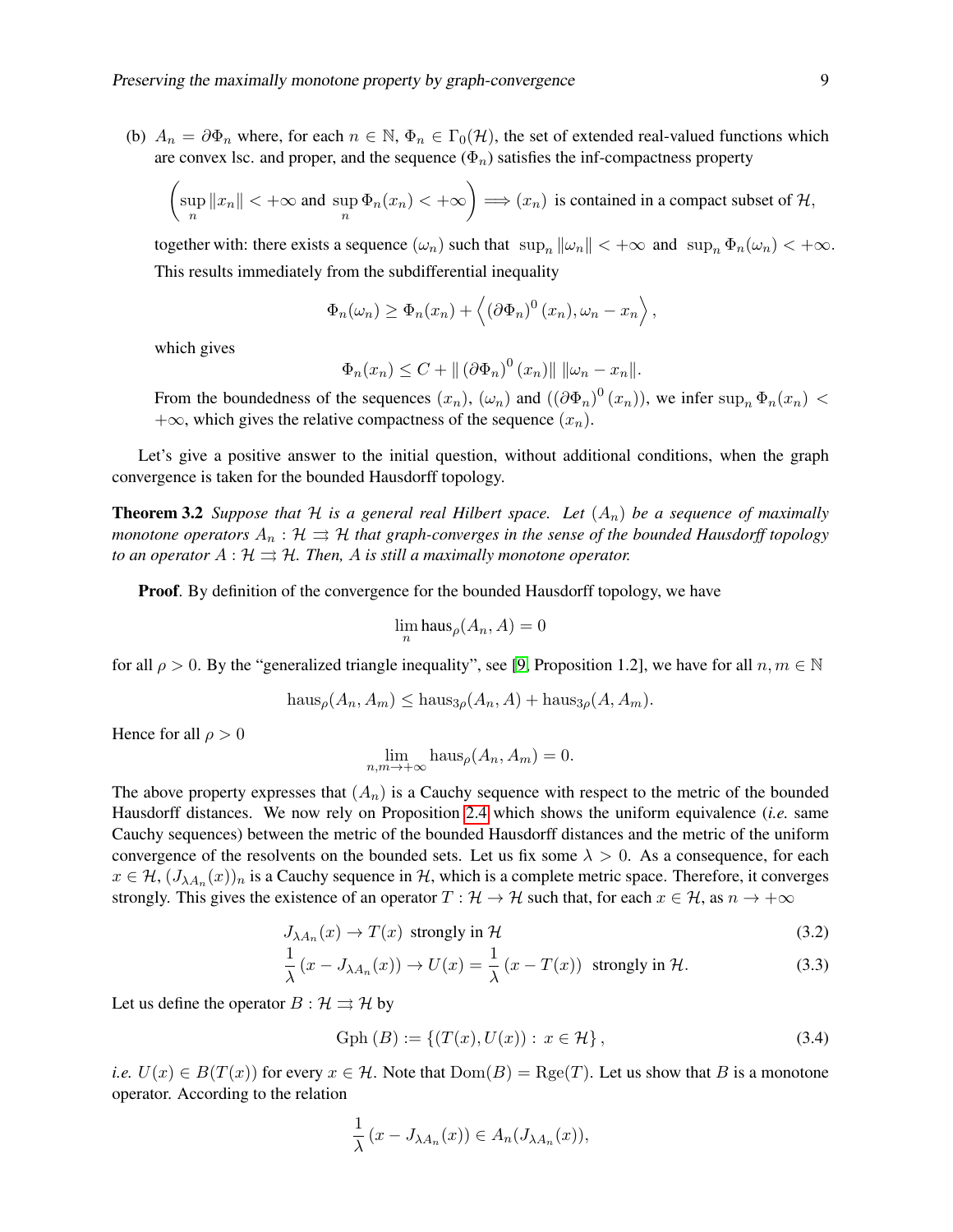and the monotonicity of  $A_n$ , we have for any  $x, y \in \mathcal{H}$ 

$$
\left\langle \frac{1}{\lambda} \left( x - J_{\lambda A_n}(x) \right) - \frac{1}{\lambda} \left( y - J_{\lambda A_n}(y) \right), J_{\lambda A_n}(x) \right\rangle - J_{\lambda A_n}(y) \right\rangle \geq 0.
$$

According to (3.2) and (3.3), and by passing to the limit in the above equation we obtain, for any  $x, y \in \mathcal{H}$ 

$$
\langle U(x) - U(y), T(x) - T(y) \rangle \ge 0. \tag{3.5}
$$

Using the definition of B in  $(3.4)$  and  $(3.5)$ , it follows that B is a monotone operator. Moreover, according to the trivial relation

$$
J_{\lambda A_n}(x) + \lambda \frac{1}{\lambda} (x - J_{\lambda A_n}(x)) = x,\tag{3.6}
$$

we obtain, by passing to the limit in (3.6), as  $n \to +\infty$ 

$$
T(x) + \lambda U(x) = x.
$$
\n(3.7)

Since  $U(x) \in B(T(x))$ , we deduce that for all  $x \in \mathcal{H}$ 

$$
T(x) + \lambda B(T(x)) \ni x.
$$

So, B is a monotone operator, which satisfies  $RegelId + \lambda B) = H$ . According to Minty's theorem, this implies that B is maximally monotone. Using (3.7), we have that T is equal to resolvent of B of index  $\lambda$ , *i.e.*  $T = J_{\lambda B}$ .

Finally, we have obtained that for any  $x \in \mathcal{H}$ ,

$$
J_{\lambda A_n}(x) \to T(x) = J_{\lambda B}(x),
$$

which expresses that the sequence  $(A_n)$  graph converges to the maximally monotone operator B. Since the bounded Hausdorff convergence implies the graph convergence, and by uniqueness of the limit, we get  $A = B$ , which gives that A is maximally monotone.

**Remark 3.2** When  $H$  is separable, we can give a different proof. Let us return to the fact that we have obtained a Cauchy sequence for the metric  $d$  of the pointwise convergence of the resolvents defined in (2.2). Since this last one is complete (see Theorem 2.2), we have the existence of a maximally monotone operator  $\tilde{A}$  such that

 $A_n \to \tilde{A}$  in the sense of the pointwise convergence of the resolvents.

According to the equivalence between the pointwise convergence of the resolvents and the graph convergence, see Theorem 2.2), we obtain

 $A_n \stackrel{G}{\longrightarrow} \tilde{A}$  in the sense of the Kuratowski-Painlevé graph convergence.

Since the bounded Hausdorff convergence implies the Kuratowski-Painlevé convergence we have  $A = \tilde{A}$ , and hence A is a a maximally monotone operator.

We show in the following theorem that, under the compactness assumption  $(\mathcal{A}_c)$ , the graph-convergence in the sense of Painlevé-Kuratowski and bounded the Hausdorff topology coincide.

**Theorem 3.3** Let  $(A_n)$  be a sequence of maximally monotone operators  $A_n : \mathcal{H} \rightrightarrows \mathcal{H}$  that satisfies the *compactness assumption*  $(A_c)$ *. Then we have the following equivalence:* (i)  $\Longleftrightarrow$  (ii)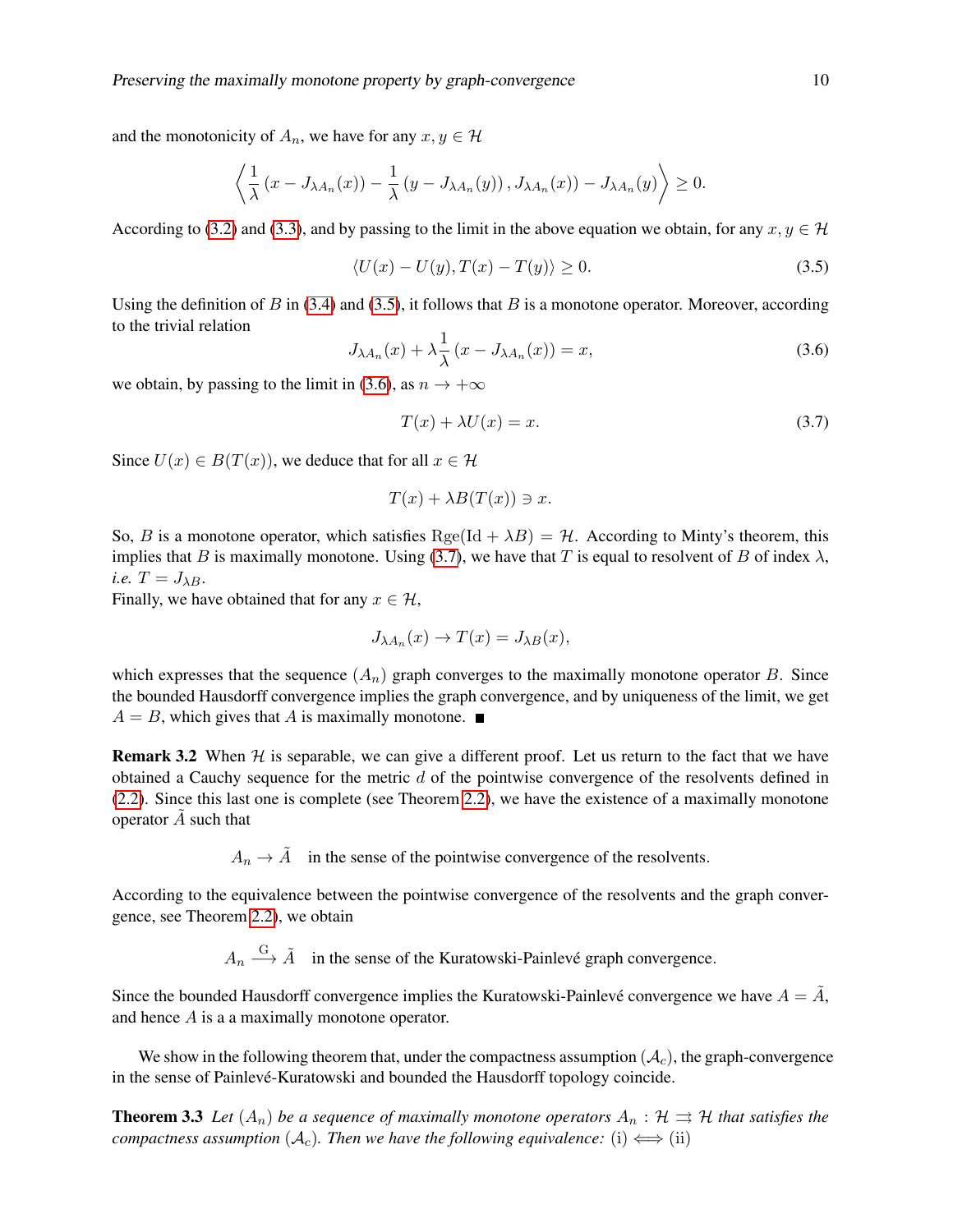- (i)  $(A_n)$  *graph-converges to* A *in the Painlevé-Kuratowski sense.*
- (ii)  $(A_n)$  *converges to A for the bounded Hausdorff topology.*

*In this case, the limit* A *is maximally monotone.*

**Proof.** As a general result, convergence for the bounded Hausdorff topology implies convergence in the Painlevé-Kuratowski sense. So the implication  $(ii) \Rightarrow (i)$  is automatically satisfied, and we just need to show (i)  $\Rightarrow$  (ii). So suppose (i). We have previously shown that A is maximally monotone, and that for all  $x \in \mathcal{H}$ 

$$
J_{A_n}(x) \to J_A(x),
$$

where the convergence holds for the strong topology of  $H$ . Indeed, we must prove that the resolvents converge uniformly on the bounded subsets of H.

Let us argue by contradiction, and suppose that  $(A_n)$  does not converge to A for the bounded Hausdorff topology. On the one hand, the hyperspace of closed sets is complete for the metric of the bounded Hausdorff distance, see Remark 2.1  $(i)$ . On the other hand by Theorem 3.2, the class of maximally monotone operators is a closed subset, and hence is complete. We deduce that  $(A_n)$  is not a Cauchy sequence for this metric. According to the characterization of the bounded Hausdorff distance in terms of resolvents (see Proposition 2.3) this gives the existence of  $\epsilon > 0$ ,  $R > 0$ , and subsequences  $(n_k)$  and  $(m_k)$ such that, for all  $k \in \mathbb{N}$ 

$$
\sup_{x \in B(0,R)} \|J_{A_{n_k}}(x) - J_{A_{m_k}}(x)\| \ge \epsilon.
$$

In turn, this implies the existence of a sequence  $(x_k)$  such that  $x_k \in B(0, R)$  for all  $k \in \mathbb{N}$ , and

$$
||J_{A_{n_k}}(x_k) - J_{A_{m_k}}(x_k)|| \ge \frac{\epsilon}{2}.
$$
\n(3.8)

Since the sequence  $(x_k)$  is contained in a bounded set of H, we can extract a sequence (still denoted  $(x_k)$ ) such that

$$
x_k \to \bar{x}
$$
 weakly in H.

By the same argument as in Theorem 3.1, we have that the sequences  $((Id + A_{n_k})^{-1}x_k)_k$  and  $((Id +$  $(A_{m_k})^{-1}x_k)_k$  are bounded. Moreover,

$$
A_{n_k}(J_{A_{n_k}}(x_k)) \ni x_k - J_{A_{n_k}}(x_k)
$$

and hence

$$
\sup_n \|A_{n_k}^0 (J_{A_{n_k}}(x_k))\| < +\infty.
$$

According to the compactness assumption  $(A_c)$ , we deduce that the sequence  $(J_{A_{n_k}}(x_k))_k$  is relatively compact in H. Similarly, we obtain that the sequence  $(J_{A_{m_k}}(x_k))_k$  is relatively compact in H. Let us extract subsequences (we still keep the same notation for subsequences) such that

$$
J_{A_{n_k}}(x_k) \to z_1 \quad \text{strongly in } \mathcal{H} \quad \text{and} \quad J_{A_{m_k}}(x_k) \to z_2 \quad \text{strongly in } \mathcal{H}.
$$

On the one hand, by passing to the limit in (3.8), thanks to the above strong convergence property

$$
||z_1 - z_2|| \ge \frac{\epsilon}{2}.
$$
\n(3.9)

On the other hand from the fact that

$$
x_k \rightharpoonup \bar{x}
$$
 weakly and  $J_{A_{m_k}}(x_k) \rightharpoonup z_2$  strongly,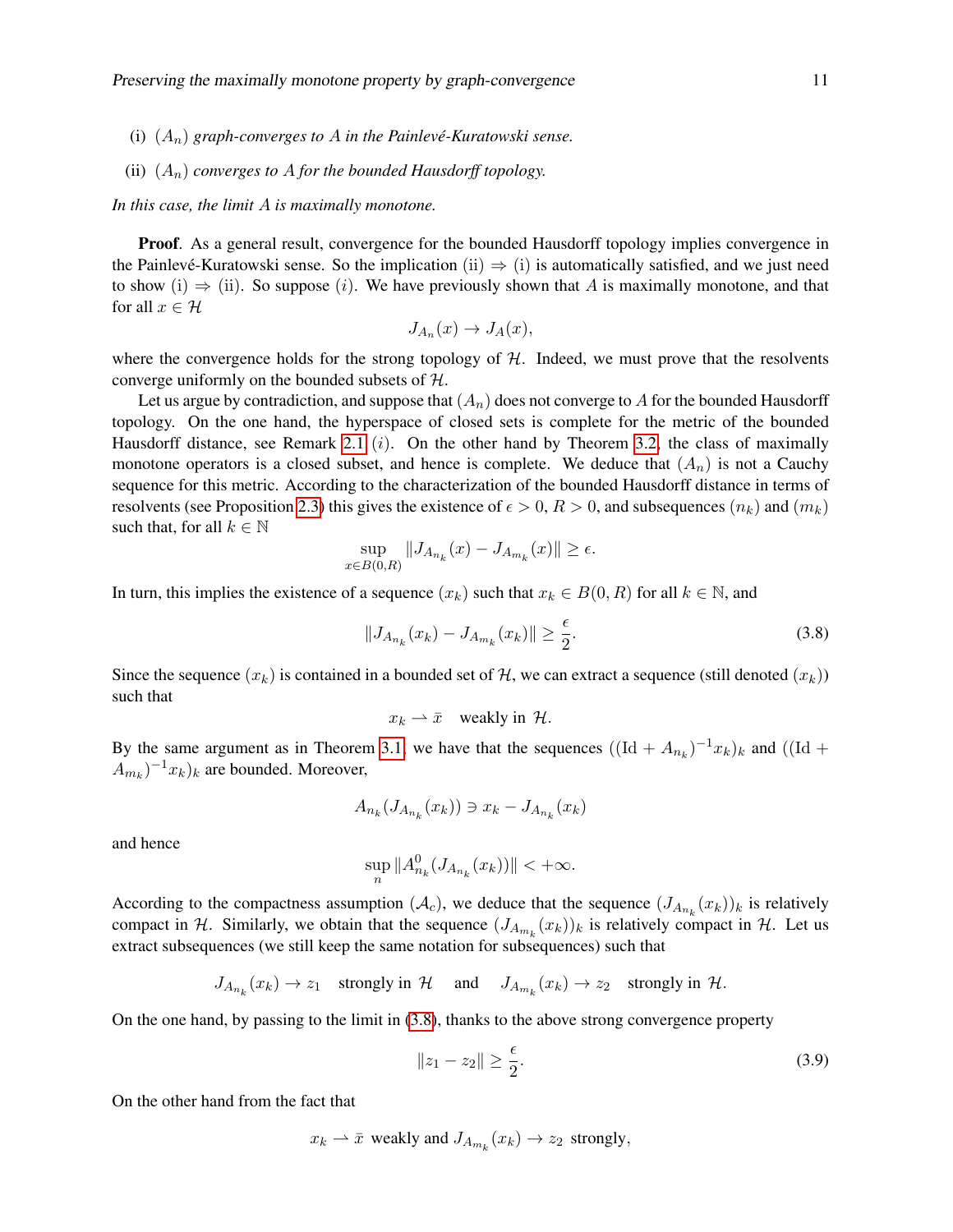and the convergence of the sequence of maximally monotone operators  $J_{A_{m_k}}$  to  $J_A$  we get

$$
z_2=J_A(\bar{x}).
$$

Similarly from

$$
x_k \to \bar{x}
$$
 weakly and  $J_{A_{n_k}}(x_k) \to z_1$  strongly,

and the convergence of the sequence of maximally monotone operators  $J_{A_{n_k}}$  to  $J_A$  we get

$$
z_1 = J_A(\bar{x}).
$$

Therefore  $z_2 = z_1 = J_A(\bar{x})$ , a clear contradiction with (3.9). The proof of Theorem 3.3 is thereby completed. ■

## 4 Closedness of the family of maximally monotone operators with respect to the pointwise convergence of the resolvents

The following result plays a central role in the proof of Theorem 3.2. It's interesting to figure it out. It will also help us to give a counterexample showing that the answer to our initial question may be negative.

**Theorem 4.1** *Suppose that* H *is a general Hilbert space. Let*  $(A_n)$  *be a sequence of maximally monotone operators*  $A_n : \mathcal{H} \rightrightarrows \mathcal{H}$  *that converges in the following sense: for some*  $\lambda > 0$  *and for all*  $x \in \mathcal{H}$ 

$$
s\text{-}\lim J_{\lambda A_n}(x) \quad exists.
$$

*Then, the sequence*  $(A_n)$  *graph converges to a maximally monotone operator*  $A : H \rightrightarrows H$ *, and we have, for all*  $x \in \mathcal{H}$ 

$$
J_{\lambda A}(x) = s \cdot \lim J_{\lambda A_n}(x).
$$

Proof. The proof is based on an argument similar to the one used in the second part of the proof of Theorem 3.2. It is based on the introduction of the operator  $T : \mathcal{H} \to \mathcal{H}$  such that, for each  $x \in \mathcal{H}$ , as  $n\to +\infty$ 

$$
J_{\lambda A_n}(x) \to T(x) \text{ strongly in } \mathcal{H}
$$
\n(4.1)

$$
\frac{1}{\lambda} (x - J_{\lambda A_n}(x)) \to U(x) = \frac{1}{\lambda} (x - T(x)) \text{ strongly in } \mathcal{H}.
$$
 (4.2)

Then define the operator  $A : \mathcal{H} \rightrightarrows \mathcal{H}$  by

Gph (A) := {
$$
(T(x), U(x)) : x \in \mathcal{H}
$$
}, (4.3)

*i.e.*  $U(x) \in A(T(x))$  for every  $x \in \mathcal{H}$ . Note that  $Dom(A) = Reg(T)$ . Then, following the proof of Theorem 3.2, we can show that A is a monotone operator, which satisfies  $\text{Rge}([d + \lambda A) = H$ . According to Minty's theorem, this implies that A is maximally monotone. Morever, according to  $(4.2)$  we have  $T(x) + \lambda U(x) = x$ , which gives

$$
T(x) + \lambda A(T(x)) \ni x.
$$

Therefore, T is equal to resolvent of A of index  $\lambda$ , *i.e.*  $T = J_{\lambda A}$ . We have proved that, for all  $x \in \mathcal{H}$ 

$$
J_{\lambda A_n}(x)\to J_{\lambda A}(x)
$$

which, according to Theorem 2.2, gives the graph convergence of the sequence  $(A_n)$  to A.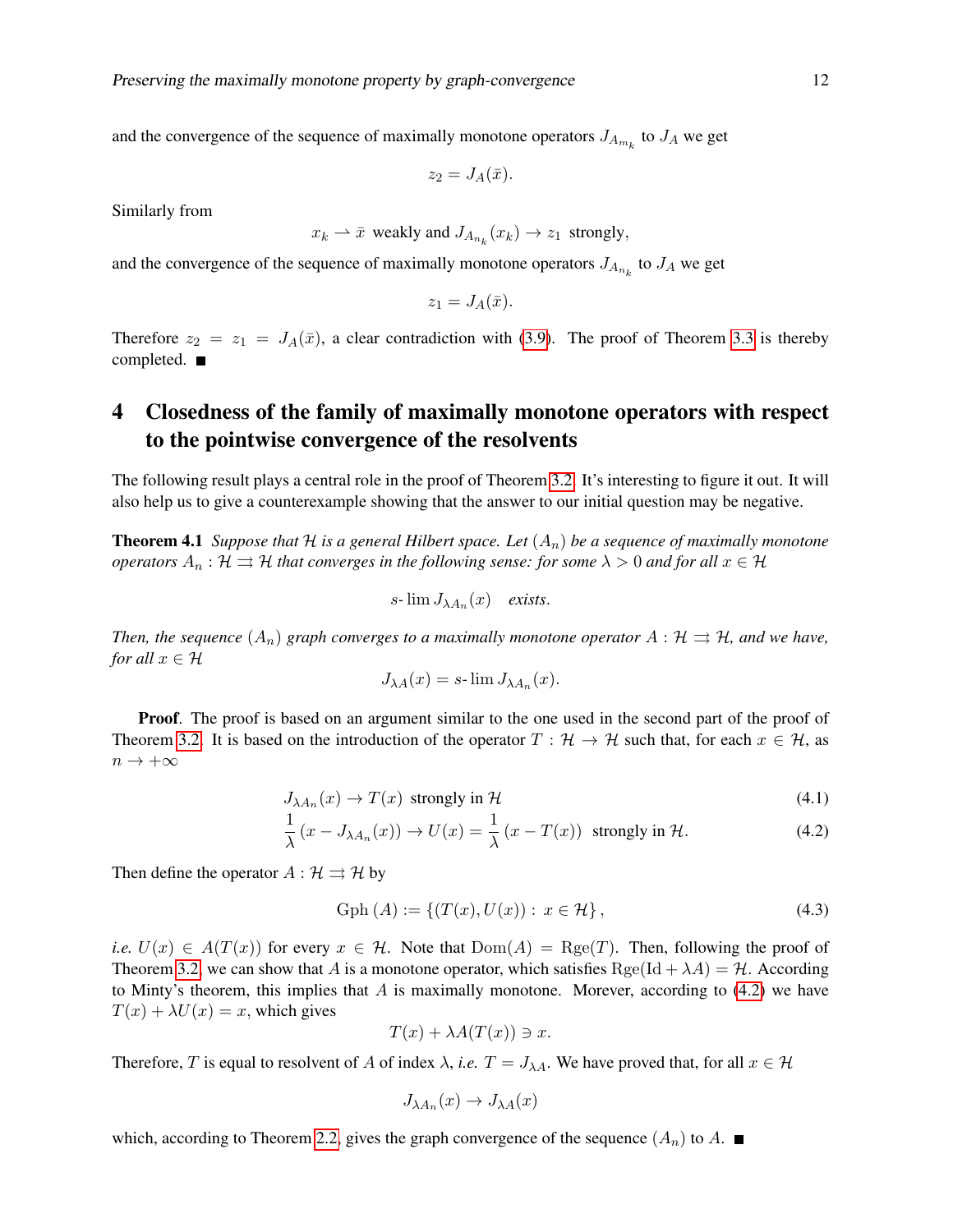#### 5 A counterexample

We are going to exhibit a sequence  $(A_n)$  of maximally monotone operators  $A_n : \mathcal{H} \rightrightarrows \mathcal{H}$  such that  $A_n$ graph converges to  $A$ , and  $A$  is monotone but not maximally monotone.

Theorem 5.1 *In an infinite dimensional Hilbert space, the graph limit in the sense of Painleve-Kuratowski ´ of a sequence*  $(A_n)$  *of maximally monotone operators*  $A_n : \mathcal{H} \rightrightarrows \mathcal{H}$  *may be no more maximally monotone.* 

**Proof.** Take  $\mathcal{H} = L^2(0,1)$  the space of square integrable functions with respect to the Lebesgue measure on [0, 1]. Classically, this is a Hilbert space, when equipped with the scalar product  $\langle u, v \rangle =$  $\int_0^1 u(t)v(t)dt$  and the associated norm.

Consider the sequence of functions  $(a_n)$  which oscillates more and more rapidly between two positive values, take 1 and 3. For example

$$
a_n(t) = \begin{cases} 1 & \text{if } t \in [0, \frac{1}{n}] \cup [\frac{2}{n}, \frac{3}{n}] \cup ... \\ 3 & \text{if } t \in [\frac{1}{n}, \frac{2}{n}] \cup [\frac{3}{n}, \frac{4}{n}].... \end{cases}
$$

This is a model situation for a sequence that converges weakly and not strongly in  $\mathcal{H} = L^2(0, 1)$ . Indeed, the sequence  $(a_n)$  converges weakly to its mean value, which is the constant function equal to 2. But it does not converge strongly since  $||a_n - 2||_{\mathcal{H}} \equiv 1$ .

For each  $n \geq 1$  define the operator  $A_n$  by

 $A_n(u) = a_n u$ 

that is,  $(A_n(u))(t) = a_n(t)u(t)$ . Clearly,  $A_n: L^2(0,1) \to L^2(0,1)$  is a linear continuous and monotone operator. Indeed

$$
\langle A_n(u), u \rangle = \int_0^1 a_n(t)u^2(t)dt \ge \int_0^1 u^2(t)dt,
$$

and

$$
||A_n(u)||_{\mathcal{H}} \leq 3||u||_{\mathcal{H}}.
$$

So, for each  $n \geq 1$ , the operator  $A_n$  is maximally monotone. Let us compute its resolvent. Given  $f \in \mathcal{H}$ ,  $u_n = J_{A_n} f$  is the solution of

$$
u_n + a_n u_n = f,
$$

which gives

$$
J_{A_n}f = \frac{1}{1 + a_n}f.
$$

Let us show that the sequence  $(J_{A_n}f)_n$  converges strongly in  $\mathcal{H} = L^2(0,1)$  if and only if  $f = 0$ . Note that the sequence  $\left(\frac{1}{1+t}\right)$  $\frac{1}{1+a_n}$ ) converges weakly  $\sigma(L^{\infty}, L^1)$  to its mean value which is the constant function equal to  $\frac{3}{8}$ . Therefore, the sequence  $(J_{A_n}f)_n$  converges weakly in H to  $\frac{3}{8}f$ . Let us compute

$$
\|\frac{1}{1+a_n}f - \frac{3}{8}f\|_{\mathcal{H}} = \frac{1}{8}\|f\|_{\mathcal{H}}.
$$

Therefore, the resolvents  $(J_{A_n}f)_n$  converge strongly only for  $f = 0$ . As a consequence, the sequence  $(A_n)$  does not converge to a maximally monotone operator.

Let us show that the sequence  $(A_n)$  graph converges to the operator  $A : \mathcal{H} \to \mathcal{H}$  whose domain is reduced to the singleton  $\{0\}$ , and such that  $A(0) = 0$ . Clearly, since  $A_n(0) = 0$ , we have

Gph 
$$
A \subset
$$
 Limit Gph  $A_n$ .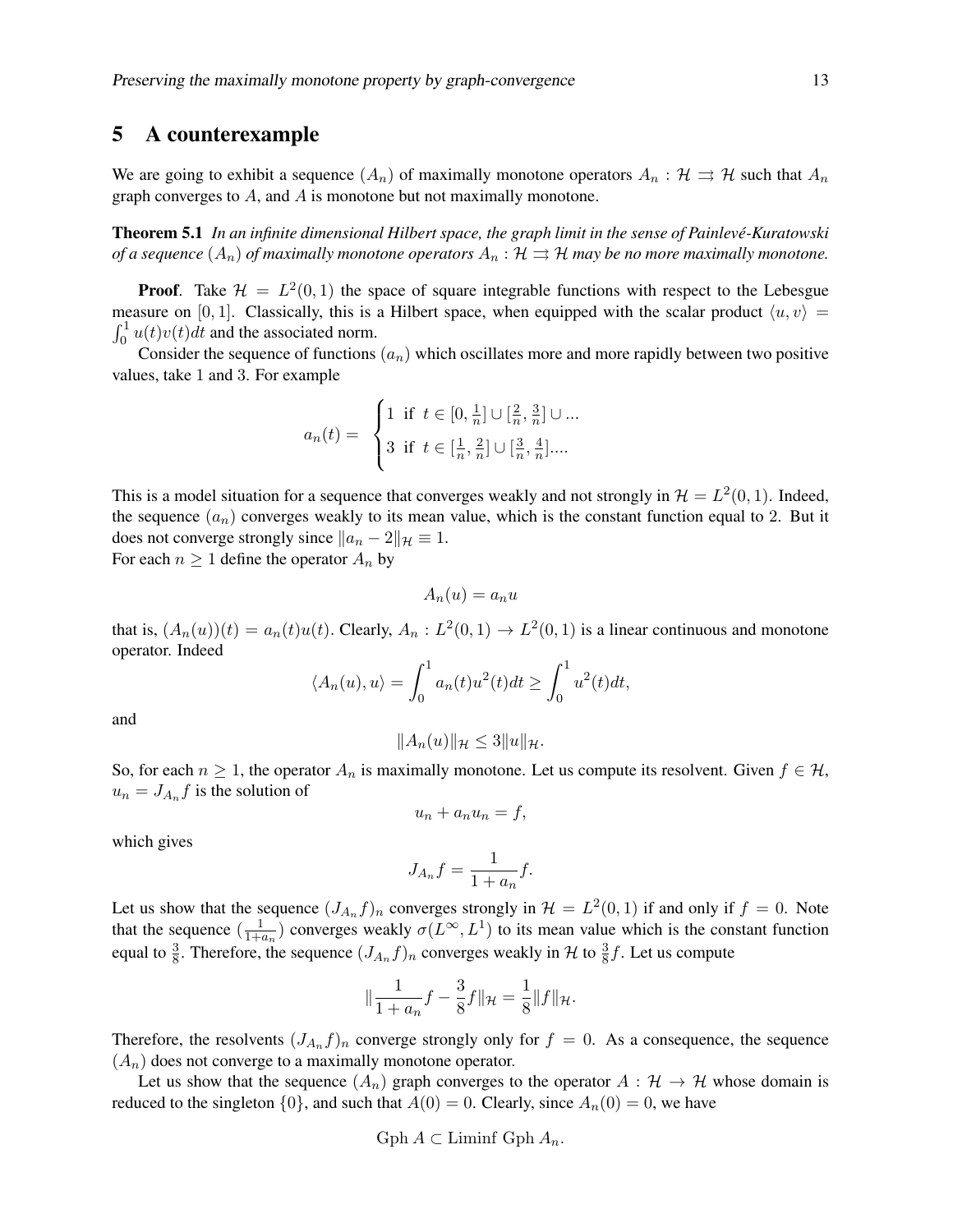We must show that

$$
Limsup Gph A_n \subset Gph A.
$$

So, let us give a sequence  $(u_n)$  such that

$$
u_n \to u
$$
 strongly in H and  $a_n u_n \to f$  strongly in H.

By the triangle inequality we have

$$
||a_nu - f|| \le ||a_nu - a_nu_n|| + ||a_nu_n - f|| \le 3||u - u_n|| + ||a_nu_n - f||,
$$

which gives that the sequence  $(a_nu)$  converges strongly to f. Since the sequence  $(a_n)$  converges weakly to its mean value which is the constant function equal to 2, we have that  $(a_nu)$  converges weakly to  $2u$ . Hence  $f = 2u$ , and  $(a_n u)$  converges strongly to 2u. Then note that

$$
||a_nu - 2u|| = ||u||.
$$

This forces u to be equal to 0, which in turn gives  $f = 0$ . This gives the claim.

Remark 5.1 Based on the above counterexample, we are led to modify our initial question as follows: Given a sequence  $(A_n)$  of maximally monotone operators  $A_n : \mathcal{H} \implies \mathcal{H}$  that graph converges to an operator  $A : \mathcal{H} \rightrightarrows \mathcal{H}$  in the following sense

$$
(s \times w - \text{Limsup Gph } A_n) \cup (w \times s - \text{Limsup Gph } A_n) \subset \text{Gph } A \subset s \times s - \text{Liminf Gph } A_n
$$

is the limit operator  $A$  still maximally monotone? This is a subject for further investigation.

Remark 5.2 When finalizing this paper, we received a note by G. Wachsmuth [28] where an other counterexample is given. This counter-example is based on the construction of a sequence of maximally monotone nonlinear operators  $A_n: \ell^2 \to \ell^2$  such that its graphical limit (in the sense of Painlevé-Kuratowski) is the operator  $A: \ell^2 \to \ell^2$  such that its graph Gph  $(A) = \{(0,0)\}\)$ , which is clearly not maximally monotone (see [28, Theorem 2] for more details).

#### 6 The proto-differentiability of a maximally monotone operator

Let  $A : \mathcal{H} \implies \mathcal{H}$  be a set-valued map. For all  $t > 0$ ,  $x \in \mathcal{H}$  and  $x^* \in A(x)$ , we define the following difference quotient

$$
\Delta_t A(x|x^*)(\omega) := \frac{1}{t} \left( A(x + t\omega) - x^* \right). \tag{6.1}
$$

The concept of proto-differentiability was introduced by Rockafellar [24] and is associated with the graph convergence properties of the net of operators  $(\Delta_t A(x|x^*))_{t>0}$ .

We will successively consider the case of the Painlevé-Kuratowski (PK), then of the bounded-Hausdorff (BH) convergences. In infinite dimensional spaces, they give rise to different concepts. In what follows, we will use the notation  $D_p$  (respectively  $D_p$ ) for the proto-differentiability associated with the PK (respectively the BH) convergence.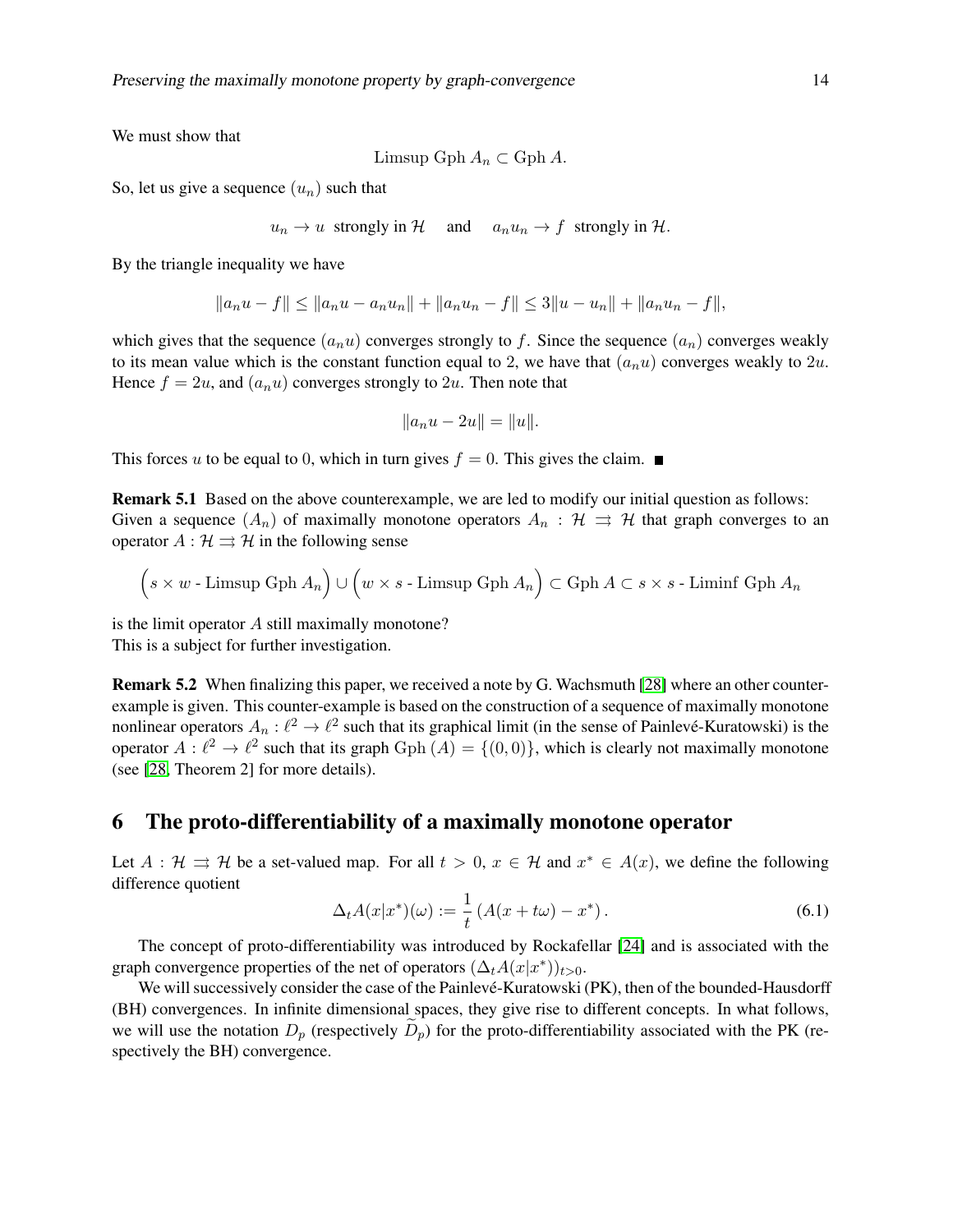#### 6.1 Proto-differentiability with respect to the Painlevé-Kuratowski graph convergence

**Definition 6.1 (PK-Proto-differentiability)** Let  $A : \mathcal{H} \Rightarrow \mathcal{H}$  be a set-valued map. We say that A is PK*proto-differentiable at*  $x \in H$  *relative to*  $x^* \in A(x)$  *if*  $(\Delta_t A(x|x^*))_{t>0}$  *PK-graph converges. In that case, we denote the graph limit by*

$$
D_p A(x|x^*) := PK\text{- Graph-lim }\Delta_t A(x|x^*).
$$

*The set-valued map*  $D_pA(x|x^*) : \mathcal{H} \rightrightarrows \mathcal{H}$  is called the PK-proto-derivative of A at x relative to  $x^*$ .

It is easy to check that if  $A : \mathcal{H} \rightrightarrows \mathcal{H}$  is maximally monotone, then, for each  $t \in [0, T]$ , the mapping  $\omega \mapsto \Delta_t A(x|x^*)(\omega) := \frac{1}{t} (A(x + t\omega) - x^*)$  is also maximally monotone (see [2, Lemma 1 ]). This is a direct consequence of the preservation of the maximality with respect to translation and homothety.

Question: Suppose that  $A : \mathcal{H} \rightrightarrows \mathcal{H}$  is maximally monotone and proto-differentiable at  $x \in \mathcal{H}$  relative to  $x^* \in A(x)$ . Under which condition the monotone operator  $D_p A(x|x^*) : \mathcal{H} \rightrightarrows \mathcal{H}$  is maximally monotone? Let us translate the compactness condition  $(A<sub>c</sub>)$  for the sequence of maximally monotone operators:  $\Delta_{t_n}A(x|x^*)(\cdot)$  with  $t_n \to 0^+$ . Let's call this new compactness condition  $(\tilde{\mathcal{A}}_c)$ : every sequence  $(\omega_n) \subset \mathcal{H}$ satisfying the following two conditions (i)-(ii) is contained in a compact subset of  $H$ :

$$
\begin{cases} \n(i) \quad \sup_{n} \|\omega_{n}\| < +\infty \\ \n(ii) \quad \exists M > 0 \text{ such that } \forall t_{n} \searrow 0^{+}, \text{ Proj}_{A(x+t_{n}\omega_{n})}(x^{*}) \leq x^{*} + Mt_{n}.\n\end{cases}
$$

**Proposition 6.1** *Let*  $A : \mathcal{H} \rightrightarrows \mathcal{H}$  *be a maximally monotone operator. Assume that* A *is proto-differentiable at*  $x$  ∈ H *relative to*  $x^*$  ∈  $A(x)$ . If the condition  $(\tilde{A}_c)$  is satisfied, then  $D_pA(x|x^*)$  is a maximally *monotone operator.*

**Proof.** Let us first notice that if C is a nonempty closed convex subset of H, then for every  $x, x^* \in \mathcal{H}$ and for every  $t > 0$ , we have

$$
\text{Proj}_{\frac{1}{t}(C-x^*)}(0) = \frac{1}{t}(\text{Proj}_C(x^*) - x^*) = \frac{1}{t}\text{Proj}_{C-x^*}(0). \tag{6.2}
$$

In fact,

$$
y = \text{Proj}_{\frac{1}{t}(C-x^*)}(0) \iff \langle 0 - y, \frac{1}{t}(a - x^*) - y \rangle, \ \forall a \in C
$$

$$
\iff \langle 0 - y, \frac{1}{t}(a - x^*) - y \rangle, \ \forall a \in C
$$

$$
\iff \langle x^* - (x^* + ty), a - (x^* + ty) \rangle, \ \forall a \in C
$$

$$
\iff x^* + ty = \text{Proj}_C(x^*).
$$

We set  $C = A(x + t_n \omega_n)$ . Using (6.2), we have

$$
[\Delta_{t_n} A(x|x^*)]^0(\omega_n) = \text{Proj}_{\frac{1}{t_n}(A(x+t_n\omega_n)-x^*)}(0) = \frac{1}{t_n}(\text{Proj}_{A(x+t_n\omega_n)}(x^*) - x^*).
$$

It is easy to see that condition  $(A_c)$  is satisfied for  $\Delta_{t_n} A(x|x^*)(\omega_n)$ . The conclusion of Proposition 6.1 follows from Theorem 3.1.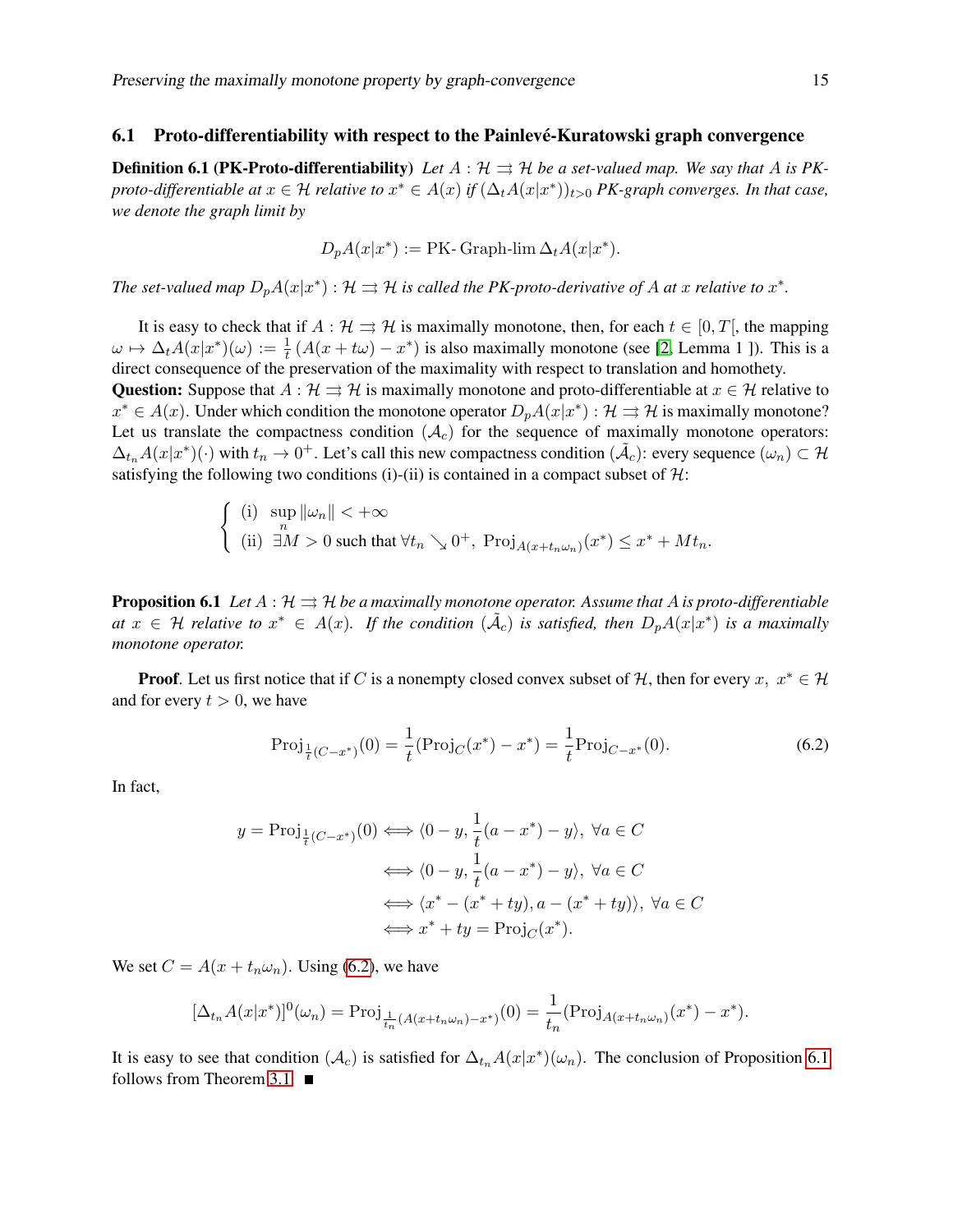#### 6.2 Proto-differentiability with respect to the bounded Hausdorff topology

In the Definition 6.1 of proto-differentiability, let us replace the Graph-convergence in the sense of Painlevé-Kuratowski by the Graph-convergence in the sense of the bounded Hausdorff topology. The properties of the new proto-differentiability notion can be studied in the same way. By specializing our results to the case of  $A = \partial \Phi$  with  $\Phi \in \Gamma_0(\mathcal{H})$  we can define the twice epidifferentiability of  $\Phi$  with respect to the bounded Hausdorff topology.

**Definition 6.2 (BH-Proto-differentiability)** Let  $A : \mathcal{H} \Rightarrow \mathcal{H}$  be a set-valued map. We say that A is BH*proto-differentiable at*  $x \in \mathcal{H}$  *relative to*  $x^* \in A(x)$  *if*  $(\Delta_t A(x|x^*))_{t>0}$  *graph converges in the sense of the bounded Hausdorff topology. In that case, we denote the graph limit by*

$$
\widetilde{D}_p A(x|x^*) := \text{BH-Graph-lim } \Delta_t A(x|x^*).
$$

*The set-valued map*  $\widetilde{D}_pA(x|x^*)$  :  $\mathcal{H} \rightrightarrows \mathcal{H}$  *is called the BH-proto-derivative of A at x relative to*  $x^*$ *.* 

The notion of proto-differentiability is defined in terms of graphs of first-order difference quotient setvalued maps  $(\Delta_t A(x|x^*))_{t>0}$ . It is easy to prove that this concept is preserved by the inverse operation. The following proposition is in this sense.

**Proposition 6.2** *A set-valued map*  $A: \mathcal{H} \rightrightarrows \mathcal{H}$  *is BH-proto-differentiable at*  $x \in \mathcal{H}$  *relative to*  $x^* \in A(x)$ *if and only if its inverse*  $A^{-1}$  *is BH-proto-differentiable at*  $x^*$  *relative to*  $x \in A^{-1}(x^*)$  *and we have* 

$$
\left[\widetilde{D}_p A(x|x^*)\right]^{-1} = \widetilde{D}_p A^{-1}(x^*|x).
$$

**Proof.** We notice first that for every  $x^* \in A(x)$ , we have

Gph 
$$
(\Delta_t A(x|x^*)) = \frac{1}{t} (\text{Gph } (A) - (x, x^*))
$$
 and Gph  $(\Delta_t A^{-1}(x^*|x)) = \frac{1}{t} (\text{Gph } (A^{-1}) - (x^*, x))$ .

Let  $L: \mathcal{H} \times \mathcal{H} \to \mathcal{H} \times \mathcal{H}$  be the automorphism defined by  $(x, x^*) \mapsto L(x, x^*) = (x^*, x)$ . Let us define the set-valued map  $LA : \mathcal{H} \rightrightarrows \mathcal{H}$  by:

Gph 
$$
(LA) := L
$$
Gph  $(A) =$ Gph  $(A^{-1})$ .

We have,

$$
L[\operatorname{Gph} (\Delta_t A(x|x^*))] = \operatorname{Gph} (\Delta_t (LA)(x^*|x)
$$
  
=  $\frac{1}{t} (\operatorname{Gph} (LA) - (x^*|x))$   
=  $\frac{1}{t} (L\operatorname{Gph} (A) - (x^*|x))$   
=  $\frac{1}{t} (\operatorname{Gph} (A^{-1}) - (x^*|x))$   
=  $\operatorname{Gph} (\Delta_t A^{-1}(x^*|x)).$ 

On the other hand, we have

$$
L[\operatorname{Gph}(\Delta_t A(x|x^*))] = \operatorname{Gph}([\Delta_t A(x|x^*)]^{-1}).
$$

Hence,

Gph 
$$
(\Delta_t A^{-1}(x^*|x)) =
$$
Gph  $([\Delta_t A(x|x^*)]^{-1}).$ 

The conclusion follows from the fact that for every sequence of set-valued operators  $A_n$ ,  $A : \mathcal{H} \rightrightarrows \mathcal{H}$  and every  $\rho > 0$ , we have

$$
\lim_{n \to +\infty} \text{haus}_{\rho} \left( \text{Gph} \left( A_n \right), \text{Gph} \left( A \right) \right) = 0 \Longleftrightarrow \lim_{n \to +\infty} \text{haus}_{\rho} \left( \text{Gph} \left( A_n^{-1} \right), \text{Gph} \left( A^{-1} \right) \right) = 0,
$$

which completes the proof of Proposition 6.2.  $\blacksquare$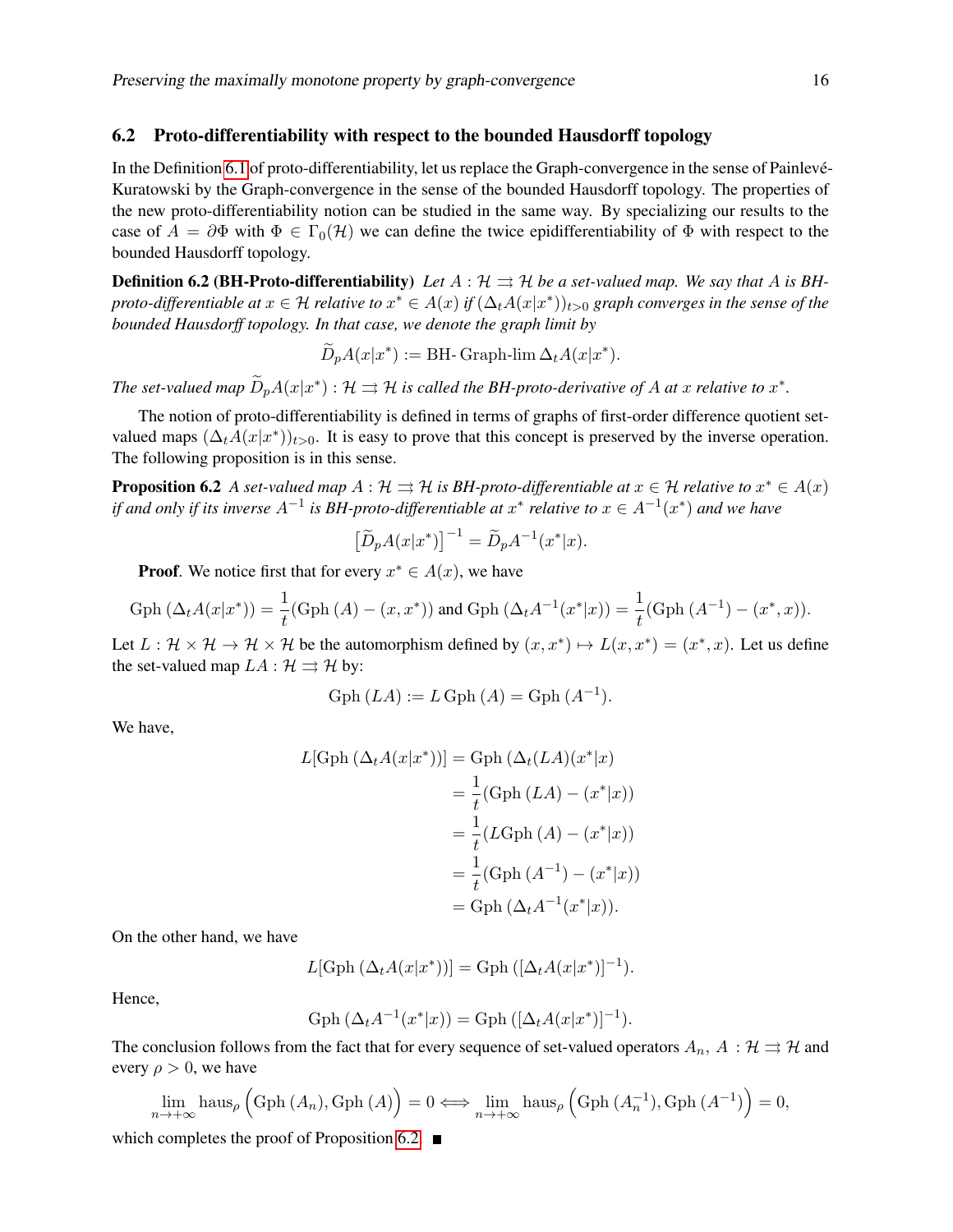**Remark 6.1** (i) Let  $A : \mathcal{H} \implies \mathcal{H}$  be a set-valued map and  $x \in \mathcal{H}$  with  $x^* \in x + A(x)$ . It is easy to prove that  $(\text{Id} + A)$  is BH-proto-differentiable at x relative to  $x^*$  if and only if A is BH-protodifferentiable at x relative to  $x^* - x$ . In that case we have

$$
\widetilde{D}_p(\text{Id} + A)(x|x^*) = x + \widetilde{D}_p A(x|x^* - x). \tag{6.3}
$$

(ii) Let  $A : \mathcal{H} \rightrightarrows \mathcal{H}$  be a maximally monotone operator. By Proposition 6.2 and (i), we have A is BHproto-differentiable at x relative to  $x^*$  if and only if  $J_A := (\text{Id} + A)^{-1}$  is BH-proto-differentiable at  $x + x^*$  relative to x. In this case, it holds

$$
\widetilde{D}_p J_A(x + x^* | x) = J_{\widetilde{D}_p A(x | x^* - x)}.
$$
\n(6.4)

In fact, by Proposition 6.2 and (6.3) we have

$$
\widetilde{D}_p J_A(x + x^* | x) = \widetilde{D}_p (\text{Id} + A)^{-1} (x + x^* | x)
$$

$$
= [\widetilde{D}_p (\text{Id} + A)(x | x + x^*)]^{-1}
$$

$$
= [x + \widetilde{D}_p (A)(x | x^* - x)]^{-1}
$$

$$
= J_{\widetilde{D}_p A(x | x^* - x)}.
$$

(iii) Proposition 6.2 and the items (i)-(ii) above are known if we consider the Painlevé-Kuratowski convergence (see for example [16, 17, 26]).

The following proposition shows that without additional assumptions, the BH-proto-derivative of a maximally monotone operator is still maximally monotone.

**Proposition 6.3** *Suppose that*  $H$  *is a general Hilbert space. Let*  $A : H \rightrightarrows H$  *be a maximally monotone operator.* Assume that A is BH-proto-differentiable at  $x \in \mathcal{H}$  relative to  $x^* \in A(x)$ . Then its BH-proto $derivative \ \widetilde{D}_p A(x|x^*)$  is a maximally monotone operator.

**Proof.** The sequence  $(\Delta_t A(x|x^*))_{t>0}$  graph converges in the sense of the bounded Hausdorff topology to  $\widetilde{D}_p A(x|x^*)$  means that for every  $t_n \searrow 0^+$  and for every  $\rho > 0$ , we have

$$
\lim_{n \to +\infty} \text{haus}_{\rho}\Big(\Delta_{t_n} A(x|x^*), \widetilde{D}_p A(x|x^*)\Big) = 0.
$$

Since for every  $t_n > 0$ ,  $\Delta_{t_n} A(x|x^*)$  is a maximally monotone operator, by Theorem 3.2, the limit  $\widetilde{D}_p A(x|x^*)$  is also maximally monotone.

**Remark 6.2** Under the compactness condition  $(\tilde{A}_c)$ , by Theorem 3.3 the following two conditions are equivalent

- (i)  $(\Delta_t A(x|x^*))_{t>0}$  graph-converges to  $D_p A(x|x^*)$  in the Painlevé-Kuratowski sense.
- (ii)  $(\Delta_t A(x|x^*))_{t>0}$  graph-converges to  $\widetilde{D}_p A(x|x^*)$  in the bounded Hausdorff topology.

In this case, the unique limit  $D_pA(x|x^*) = \widetilde{D}_pA(x|x^*)$  is maximally monotone.

Remark 6.3 In order to take into account the perturbation of all the data in a given variational problem it is possible to extend the notion of proto-differentiability to a parametrized sequence of set-valued maps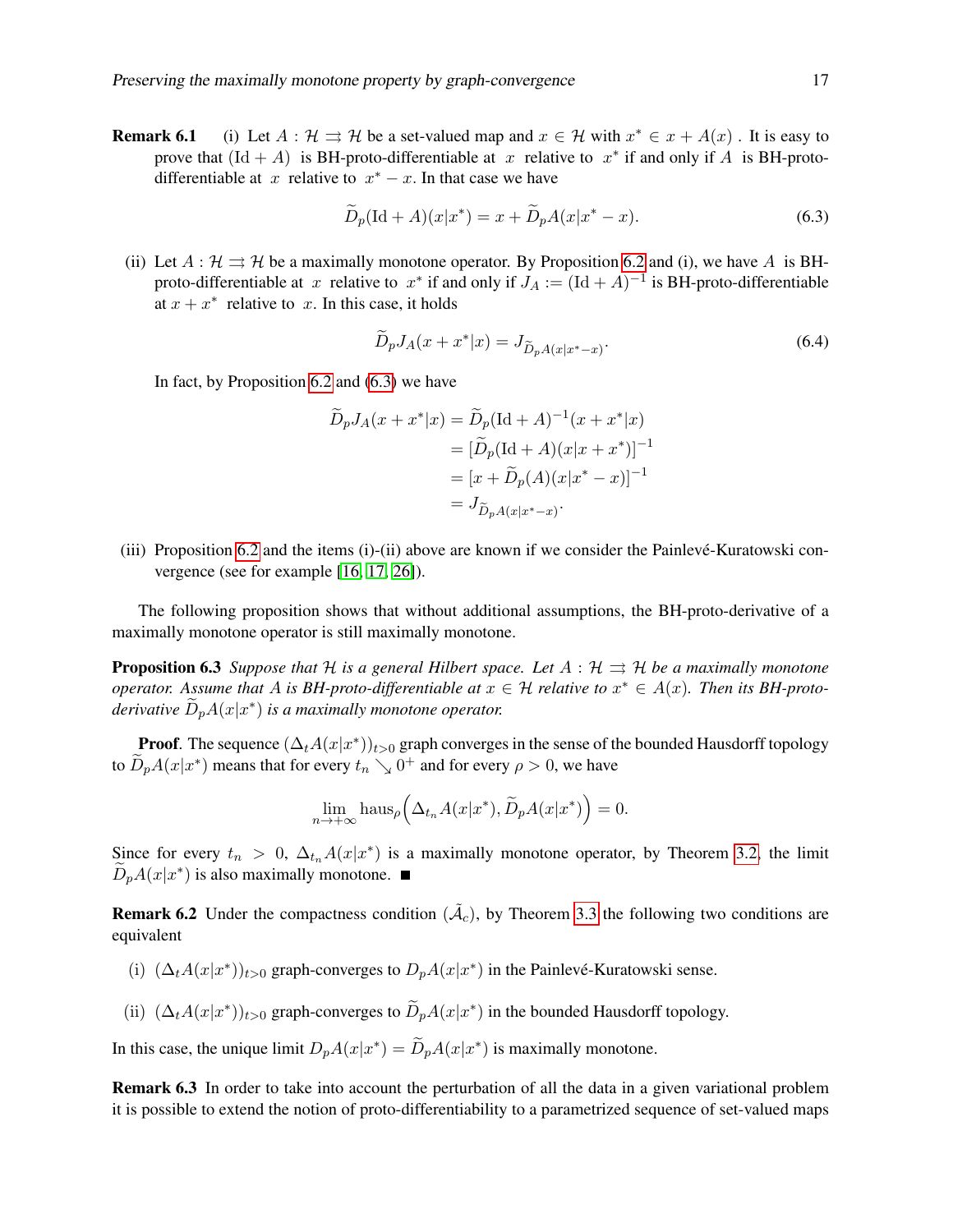as e.g. in [1, 2]. Let  $A : [0, T] \times \mathcal{H} \Rightarrow \mathcal{H}$  be a parameterized set-valued map. For all  $t > 0, x \in \mathcal{H}$  and  $x^* \in A(0, x)$ , we define the following difference quotient

$$
\Delta_t A(x|x^*)(\omega) := \frac{1}{t} \left( A(t, x + t\omega) - x^* \right). \tag{6.5}
$$

The concept of proto-differentiability is associated to the graph convergence properties of the net of operators  $(\Delta_t A(x|x^*))_{t>0}$ .

We say that A is *proto-differentiable* at  $x \in \mathcal{H}$  relative to  $x^* \in A(0,x)$  if  $(\Delta_t A(x|x^*))_{t>0}$  graph converges.

For the PK and the BH convergences, the *proto-derivatives* of  $A$  at  $x$  relative to  $x^*$  will be denoted respectively by  $D_pA(x|x^*)$  and  $\widetilde{D}_pA(x|x^*)$ .

It is easy to check that if  $A : [0, T] \times \mathcal{H} \Rightarrow \mathcal{H}$  is such that  $A(t, \cdot)$  is maximally monotone for all  $t \in [0, T[$ , then, for each  $t \in [0, T[$ , the mapping  $\omega \mapsto \Delta_t A(x|x^*)(\omega) := \frac{1}{t} (A(t, x + t\omega) - x^*)$  is also maximally monotone. We adapt the compactness condition  $(\tilde{\mathcal{A}}_c)$  to a parameterized set-valued map: every sequence  $(\omega_n) \subset \mathcal{H}$  satisfying the following two conditions (i)-(ii) is contained in a compact subset of H:

$$
\begin{cases} \n(i) \quad \sup_{n} \|\omega_{n}\| < +\infty \\ \n(ii) \quad \exists M > 0 \text{ such that } \forall t_{n} \searrow 0^{+}, \text{ Proj}_{A(t_{n},x+t_{n}\omega_{n})}(x^{*}) \leq x^{*} + Mt_{n}.\n\end{cases}
$$

We note that Proposition 6.1 and Proposition 6.3 are still valid for the case of a parametrized maximally monotone operator  $A : [0, T] \times \mathcal{H} \rightrightarrows \mathcal{H}$ .

Remark 6.4 To define a second-order epi-derivative [16, 25, 26] associated with a closed convex and proper function in a Hilbert space  $\Phi \in \Gamma_0(\mathcal{H})$ , the Mosco epi-convergence plays a central role. The link between the PK-proto-differentiability of the subdifferential  $\partial \Phi$  of the function  $\Phi$  and its twice epidifferentiability is tied to Attouch's theorem (see [3] Theorem 3.66). It is possible to explore the notion of twice epi-differentiability of a function  $\Phi \in \Gamma_0(\mathcal{H})$  in the sense of the bounded Hausdorff convergence and its link with the BH-proto-differentiability of its subdifferential ∂Φ. In this case, instead of Attouch's Theorem, one can use [11, Theorem 2.3].

### 7 Application to the sensitivity analysis of monotone inclusions

Let us consider the following perturbed variational inclusion with respect to the parameter  $t \in [0, T]$ , with  $T > 0$ 

find 
$$
x(t) \in \mathcal{H}
$$
 such that  $\xi(t) \in x(t) + A(t, x(t)),$  (7.1)

where

- (ii)  $A : [0, T] \times \mathcal{H} \rightrightarrows \mathcal{H}$  is a maximally monotone set-valued operator, i.e. for all  $t \in [0, T]$ ,  $A(t, \cdot)$  is a maximally monotone operator.
- (iii)  $\xi : [0, T] \to \mathcal{H}, t \mapsto \xi(t) \in \mathcal{H}$  is a given right hand-term.

It is easy to see that (7.1) is equivalent to

$$
x(t) = (\text{Id} + A(t, \cdot))^{-1}(\xi(t)) := J_{A(t, \cdot)}(\xi(t)).
$$
\n(7.2)

Our aim is is derive sufficient conditions on the data A, and  $\xi$  ensuring the right-differentiability at  $t = 0$ of the solution  $x : [0, T] \to \mathcal{H}$  of (7.1), and to provide an explicit formula for its right-derivative  $x'(0)$ . We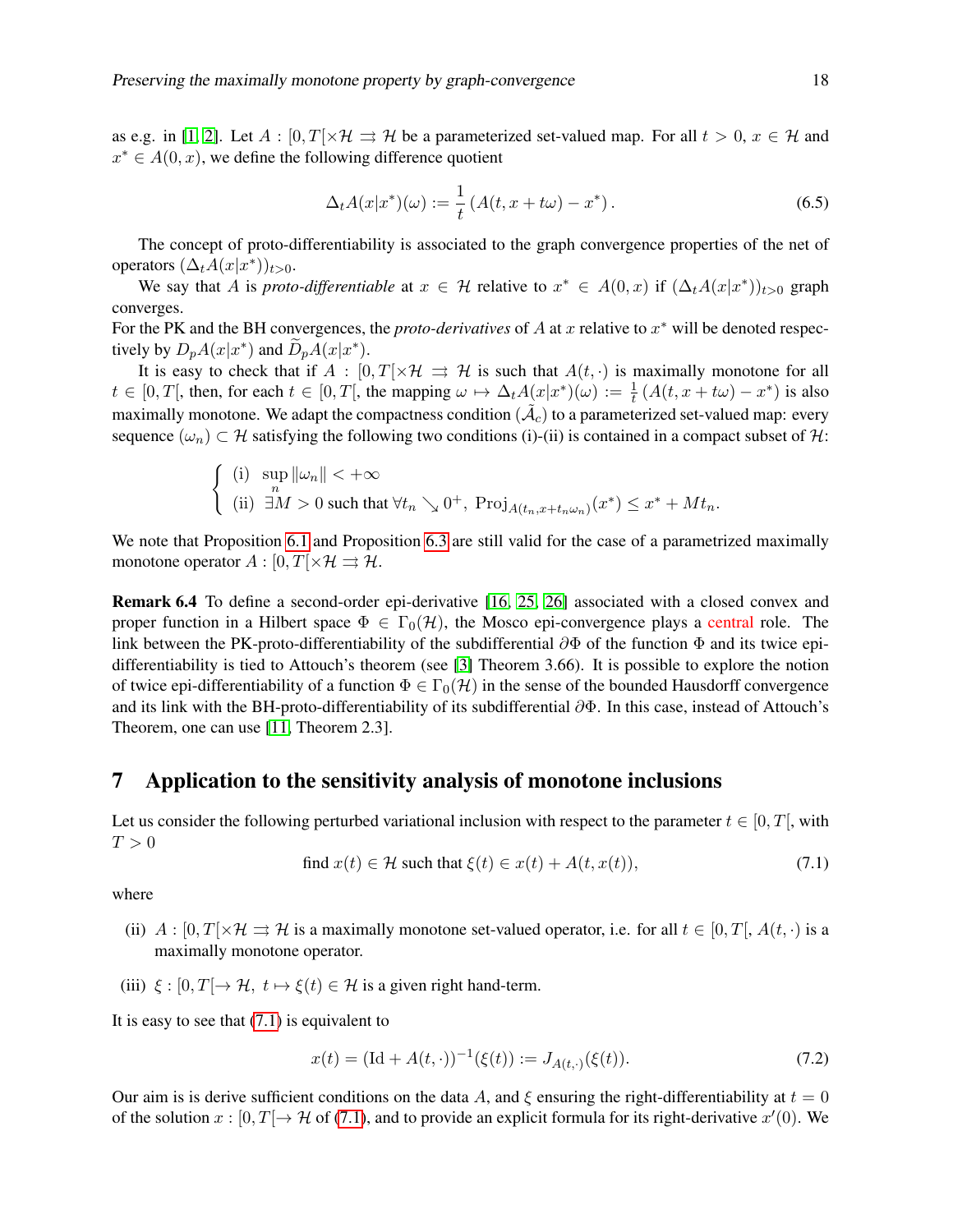show that the right-derivative of x at 0 is solution of a variational inclusion involving the proto-derivative of the operators A. Precisely, we prove that  $x'(0)$  is the solution of the following variational inclusion

$$
\xi'(0) \in x'(0) + D_p A(x(0)|x^*(0))(x'(0)),\tag{7.3}
$$

with  $\xi(0) \in A(0, x(0))$ , and  $D_p A(x(0)|\xi(0))$  is the proto-derivative of A at  $x(0)$  relative to  $\xi(0)$ .

**Theorem 7.1** *Let*  $A : [0, T] \times \mathcal{H} \Rightarrow \mathcal{H}$  *be a maximally monotone operator, and let*  $\xi : [0, T] \rightarrow \mathcal{H}$  *be a function. We consider a solution*  $x : [0, T] \rightarrow H$  *to problem* (7.1)*. If the following assertions are satisfied:* 

- (i)  $\xi$  *is right-differentiable at*  $t = 0$ ;
- (ii) A *is PK-proto-differentiable at*  $x(0)$  *relative to*  $x^*(0) := \xi(0) x(0) \in A(0, x(0))$ ;
- (iii) The compactness assumption  $(\tilde{A}_c)$  is satisfied

*then*  $x : [0, T] \rightarrow \mathcal{H}$  *is right-differentiable at*  $t = 0$  *with* 

$$
x'(0) = J_{D_pA(x(0)|x^*(0))}(\xi'(0)),
$$

which means that  $x'(0)$  is the unique solution of the following variational inclusion

$$
\xi'(0) \in x'(0) + D_p A(x(0)|x^*(0))(x'(0)).
$$

**Proof.** By Proposition 6.1, the compactness condition  $(\tilde{\mathcal{A}}_c)$  ensures the maximality of the protoderivative  $D_p A(x(0)|x^*(0))(x'(0))$ . The rest of the proof is similar to the one given in [2].

We now give now an equivalent result of Theorem 7.1 by replacing the PK-convergence by the BHconvergence.

**Theorem 7.2** Assume that H is general Hilbert space. Let  $A : [0, T] \times H \Rightarrow H$  be a maximally monotone *operator, and let*  $\xi : [0, T] \to H$  *be a given function. We consider a solution*  $x : [0, T] \to H$  *to problem* (7.1)*. If the following assertions are satisfied:*

- (i)  $\xi$  *is right-differentiable at*  $t = 0$ ;
- (ii) A is BH-proto-differentiable at  $x(0)$  relative to  $x^*(0) := \xi(0) x(0) \in A(0, x(0))$ ;

*then*  $x : [0, T] \rightarrow H$  *is right-differentiable at*  $t = 0$  *with* 

$$
x'(0) = J_{\widetilde{D}_p A(x(0)|x^*(0))}(\xi'(0)),
$$

which means that  $x'(0)$  is the unique solution of the following variational inclusion

$$
\xi'(0) \in x'(0) + \widetilde{D}_p A(x(0)|x^*(0))(x'(0)).
$$

**Proof.** By Remark 6.1 (ii) and (6.4), we deduce from (ii) that the operator  $J_A := J_{A(t, \cdot)}(\cdot)$  is BHproto-differentiable at  $\xi(0)$  relative to  $x(0)$  and its BH-proto-derivative is given by

$$
D_p J_A(\xi(0)|x(0)) = J_{\widetilde{D}_p A(x(0)|x^*(0))}.
$$

In particular, we have

$$
\widetilde{D}_p J_A(\xi(0)|x(0))(\xi'(0)) = J_{\widetilde{D}_p A(x(0)|x^*(0))}(\xi'(0)).
$$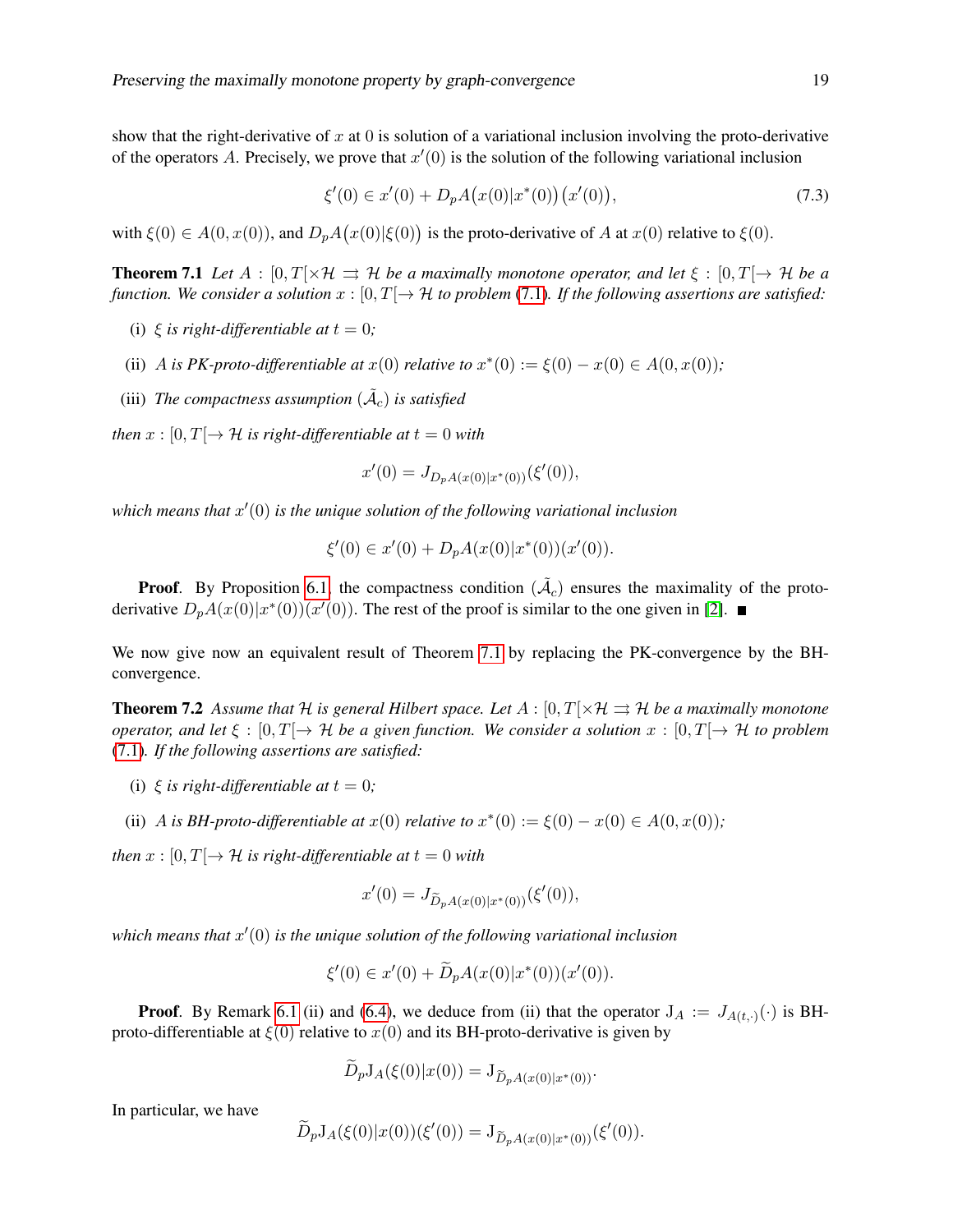The function  $x : [0, T] \to \mathcal{H}$  is a solution to problem (7.1) if and only if

$$
x(t) = J_{A(t,\cdot)}(\xi(t)) = J_A(t, \xi(t)).
$$

Since the convergence for the bounded Hausdorff topology implies the convergence in the Painlevé-Kuratowski sense, we get by (ii) that A is PK-proto-differentiable at  $x(0)$  relative to  $x^*(0) := \xi(0)$  –  $x(0) \in A(0, x(0))$ . Using the same argument as in the proof of [2, Theorem 1], we deduce the rightdifferentiability of  $x(\cdot)$  at  $t = 0$  and that

$$
x'(0) = J_{D_pA(x(0)|x^*(0))}(\xi'(0)) = J_{\widetilde{D}_pA(x(0)|x^*(0))}(\xi'(0)),
$$

which completes the proof.  $\blacksquare$ 

Remark 7.1 It is possible to extend the analysis to the more general variational inclusion

find 
$$
x(t) \in \mathcal{H}
$$
 such that  $\xi(t) \in f(t, x(t)) + A(t, x(t)),$ 

where  $f : [0, T] \times \mathcal{H} \to \mathcal{H}$  is a single-valued map assumed to be uniformly Lipschitz continuous and uniformly strongly monotone. Using the notion of semi-differentiability for  $f$ , we can obtain the same result as in as in [2, Theorem 1] by replacing the PK-proto-differentiability of A by the BH-protodifferentiability.

### 8 Application to the variational sum of maximally monotone operator

Let  $A, B : \mathcal{H} \implies \mathcal{H}$  be two maximally monotone operators such that  $Dom(A) \cap Dom(B) \neq \emptyset$ . In general, their pointwise sum  $A + B$ , with  $Dom(A + B) = Dom(A) \cap Dom(B)$ , is not a maximally monotone operator. An intensive literature has been devoted to establishing sufficient conditions on the two operators to ensure that their pointwise sum is still a maximally monotone operator. In a general way, these conditions express that the intersection of the domains of the two operators is sufficiently large, and they are called qualification condition. They give rise to the resolution of the monotone inclusion: given  $y \in \mathcal{H}$ , find  $x \in \mathcal{H}$  solution of

$$
A(x) + B(x) \ni y,\tag{8.1}
$$

where the sum is taken in the pointwise sense. Yet, it has been discovered that taking the pointwise sum is often a too rigid approach, and that different notions of sum can be defined, with interesting variational properties. They give rise to generalized solutions of (8.1), with often rich physical interpretation such as viscosity solutions or entropy solutions. Historically, the sum defined via the Trotter-Lie-Kato formula naturally emerged to solve Shrödinger's equation with a singular potential. More recently, and related to solving optimization problems and monotone inclusions, the concept of variational sum naturally emerged. The starting point is the following remark:

On the one hand, for any  $\mu > 0$ , the operator  $A + B_{\mu}$  is maximally monotone, where  $B_{\mu}$  is the Yosida approximation of index  $\mu > 0$  of B. On the other hand,  $B_{\mu}$  graph converges to B as  $\mu \to 0$ . So it is natural to consider the graph convergence properties of the filtered sequence  $(A + B_u)$ , as  $\mu \to 0$ .

To obtain a commutative sum, one must be able to commute the role of  $A$  and  $B$ , and consider instead  $A_{\lambda} + B$ , which leads to the following definition.

We denote by  $\mathcal{I} = \{(\lambda, \mu) \in \mathbb{R}^2 : \lambda \geq 0, \mu \geq 0, \lambda + \mu \neq 0\}$ , and by F the filter of all the pointed neighbourhood of the origin in *I*. We adopt the convention that  $A_0 = A, B_0 = B$ , so that when  $(\lambda, \mu) \in I$ , at least one of the two operators  $A_{\lambda}$  or  $B_{\mu}$  is continuous, which makes the sum  $A_{\lambda} + B_{\mu}$  maximally monotone.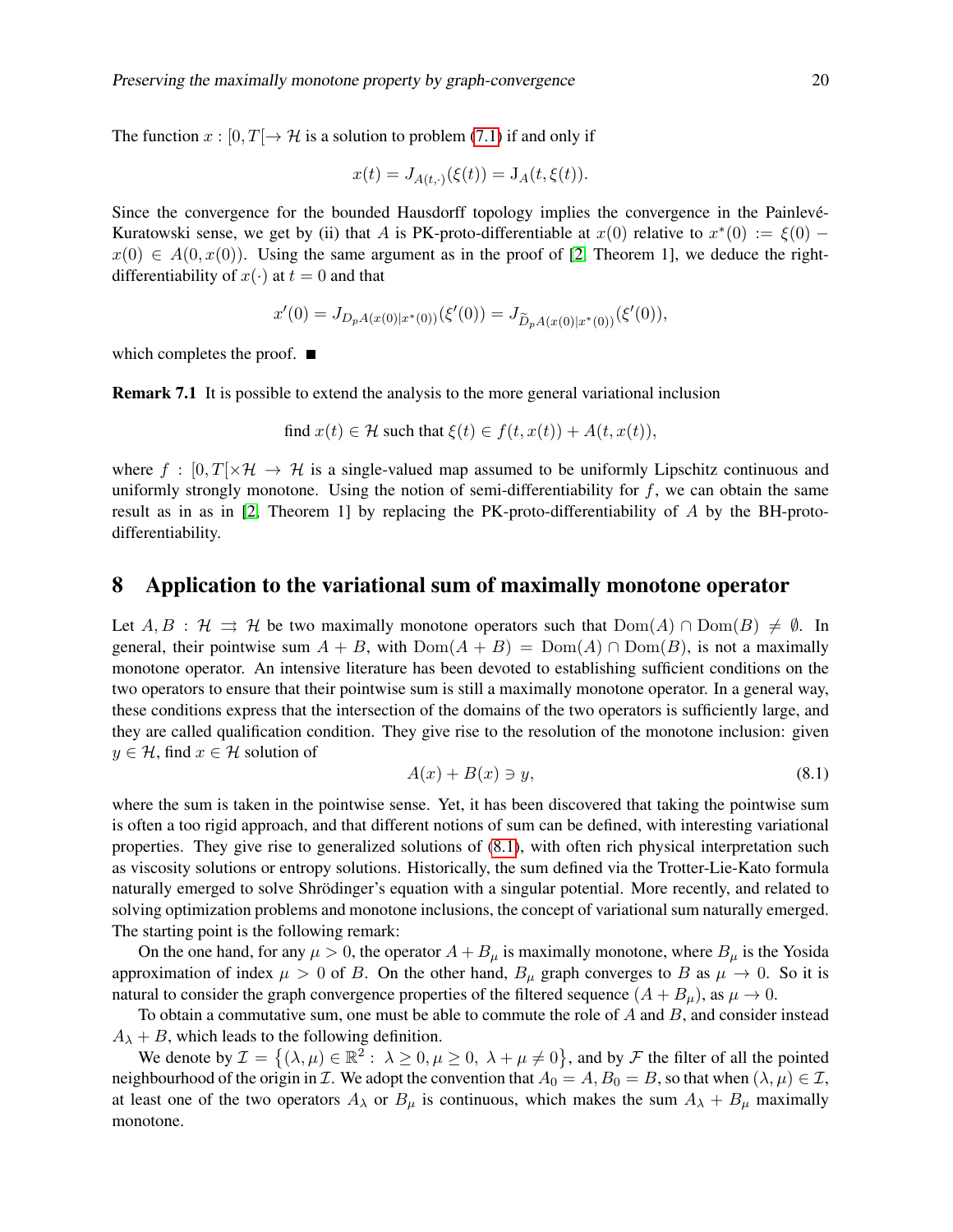**Definition 8.1 (Attouch-Baillon-Théra [4])** Let  $A, B : \mathcal{H} \implies \mathcal{H}$  be two maximally monotone operators such that  $\text{Dom}(A) \cap \text{Dom}(B) \neq \emptyset$ . The variational sum  $A + B$  is the monotone operator defined by

Gph 
$$
(A + B) = \text{Limit}_{\mathcal{F}} \text{Gph } (A_{\lambda} + B_{\mu}).
$$

Of course, the central question is to identify the operator  $A + B$ , and to know if it is maximally monotone. When the operator  $A + B$  is maximally monotone, then the filtered sequence  $(A_{\lambda} + B_{\mu})$  graph converges to  $A + B$ , see Proposition 2.1. Such positive answer has been obtained in [4] in the following situations:

a) The pointwise sum  $A + B$  is maximally monotone. In this case  $A + B = A + B$ ;

b) The closure  $A + B$  is maximally monotone. In this case  $A + B = A + B$ ;

c) The operators A and B are subdifferentials of closed convex proper functions, let  $A = \partial f$ ,  $B = \partial g$ with dom  $f \cap \text{dom } g \neq \emptyset$ . Then  $A + B = \partial (f + g)$ .

Many questions remain to be solved. In view of our developments, it would be interesting to answer the following question:

Suppose that the filtered sequence  $(A_{\lambda} + B_{\mu})$  graph converges. Then, is the limit operator still maximally monotone? According to Theorem 3.2, if the convergence holds for the bounded Hausdorff topology, then  $A + B$  is still a maximally monotone operator.

Transposing Theorem 3.1 to our situation gives the following result

**Theorem 8.1** *Suppose that the filtered sequence*  $(A_{\lambda} + B_{\mu})$  *graph converges, let*  $A + B$  *be its limit. Suppose that the following compactness assumption*  $(A_c)$  *is satisfied: every filtered sequence*  $(x_{\lambda,\mu})$  *of*  $\mathcal{H}$ *such that*

$$
\left(\sup_{\lambda,\mu}||x_{\lambda,\mu}|| < +\infty \quad \text{and} \quad \sup_{\lambda,\mu}||A_{\lambda}x_{\lambda,\mu} + B_{\mu}x_{\lambda,\mu}|| < +\infty\right)
$$

*is contained in a compact subset of* H*.*

*Then,*  $A + B$  *is still a maximally monotone operator.* 

Due to the specific structure of the approximating sequence of operators  $(A_{\lambda} + B_{\mu})$ , finding a counterexample as in section 5 would require taking a more sophisticated situation.

Acknowledgements. The research of the first and the third authors benefited from the support of the FMJH "Program Gaspard Monge for optimization and operations research and their interactions with data science", and from the support from EDF, Thales and Orange.

## References

- [1] S. Adly and L. Bourdin. *Sensitivity analysis of variational inequalities via twice epi-differentiability and proto-differentiability of the proximity operator*. SIAM J. Optim. Vol. 28, No. 2, pp. 1699-1725 (2018).
- [2] S. Adly, R.T. Rockafellar, *Sensitivity analysis of monotone inclusions via the proto- differentiability of the resolvent operator*, Math. Program. 189, no. 1-2, Ser. B, 37-54 (2021).
- [3] H. Attouch, *Variational convergence for functions and operators*, Pitman Advanced Publishing Program, Applicable Mathematics Series, 1984.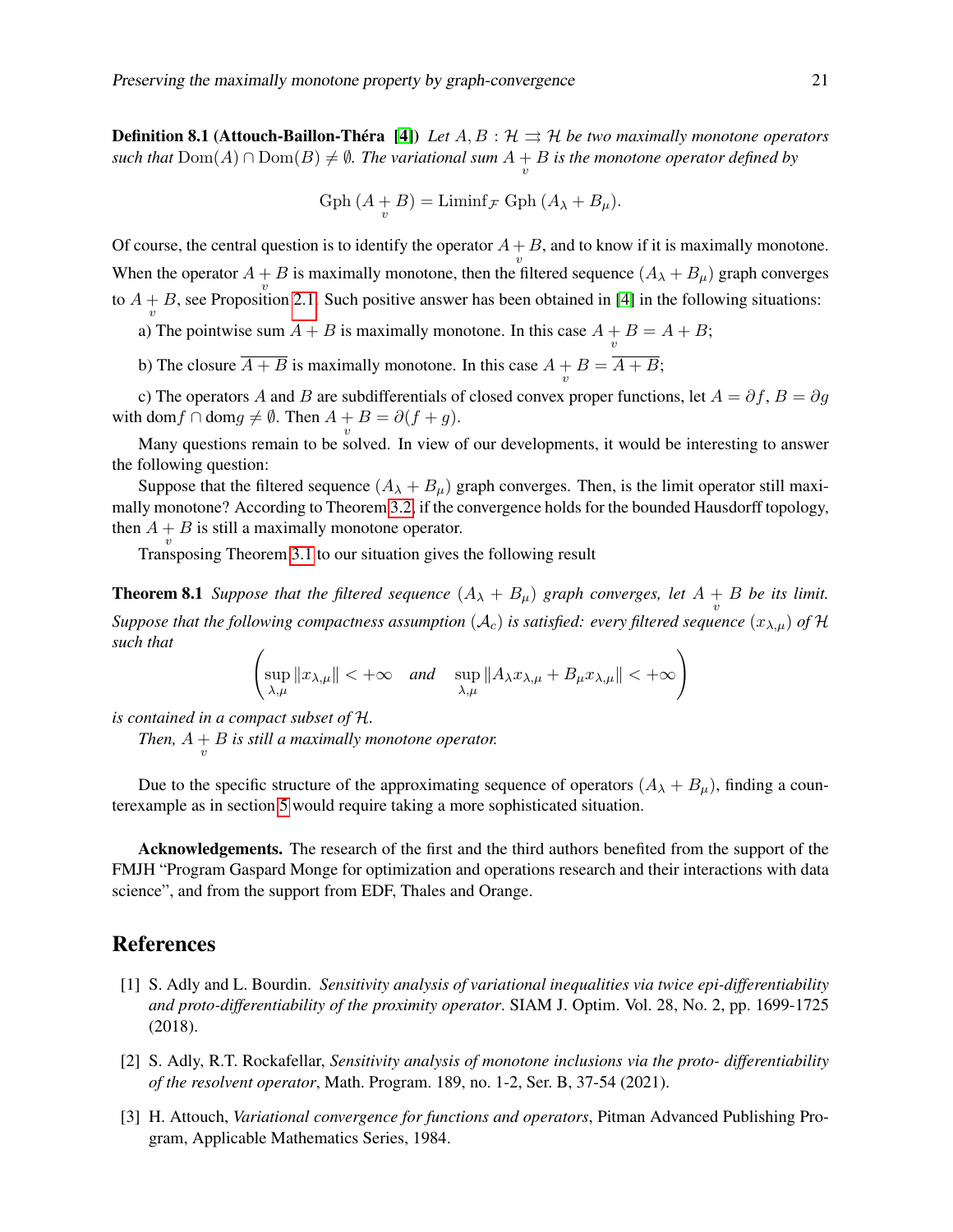- [4] H. Attouch, J.-B. Baillon, M. Théra, *Variational sum of maximal monotone operators*, J. Convex Analysis, 1 (1994), No. 1, pp. 1–29.
- [5] H. Attouch, G. Buttazzo, G. Michaille, *Variational analysis in Sobolev and BV spaces. Applications to PDEs and optimization.* Second Edition, MOS/SIAM Series on Optimization, MO 17, Society for Industrial and Applied Mathematics (SIAM), Philadelphia, PA, (2014).
- [6] H. Attouch, R. Lucchetti, R. Wets, *The topology of the* ρ*-Hausdorff distance*, Annali di Matematica Pura ed Applicata, 160 (1991), No. 2, pp. 303–320.
- [7] H. Attouch, A. Moudafi, H. Riahi, *Quantitative stability analysis for maximal monotone operators and semi-groups of contractions*, Nonlinear Analysis, TMA, 21 (1993), No. 9, pp. 697–723.
- [8] H. Attouch, R. Wets, *Quantitative stability of variational systems: I, The epigraphical distance*, Transactions of the American Mathematical Society, 328 (1991), No. 2, pp. 695–729.
- [9] H. Attouch, R. Wets, *Quantitative stability of variational systems: II, A framework for nonlinear conditioning*, SIAM J. Optim., 3 (1993), pp. 359–381.
- [10] H. Attouch, R. Wets, *Quantitative stability of variational systems: III, epsilon-approximate solutions*, Math. Program., 61 (1993), No. 2, pp. 197–214.
- [11] H. Attouch, H., J.L. Ndoutoume, M. Thra. *Epigraphical convergence of functions and convergence of their derivatives in Banach spaces*. Sem. Anal. Convexe 20 (1990), Exp. No. 9, 45. ´
- [12] D. Aze, J.-P. Penot, *Operations on convergent families of sets and functions*, Optimization, 21 (4) (1990), pp. 521-534.
- [13] H. Bauschke, P. L. Combettes, *Convex Analysis and Monotone Operator Theory in Hilbert spaces*, CMS Books in Mathematics, Springer, (2011).
- [14] G. Beer, *Topologies on closed and closed convex sets*, Mathematics and its Applications, Vol. 268, Kluwer, 1993.
- [15] H. Brezis, ´ *Operateurs maximaux monotones dans les espaces de Hilbert et ´ equations d' ´ evolution ´* , Lecture Notes 5, North Holland, 1972.
- [16] C. N. Do. *Generalized second-order derivatives of convex functions in reflexive Banach spaces*. Trans. Amer. Math. Soc., 334(1):281–301, 1992.
- [17] A. B. Levy and R. T. Rockafellar. *Sensitivity analysis of solutions to generalized equations*. Trans. Amer. Math. Soc., 345(2):661–671, 1994.
- [18] A. B. Levy and R. T. Rockafellar. Sensitivity of solutions in nonlinear programming problems with nonunique multipliers. In *Recent advances in nonsmooth optimization*, pages 215–223. World Sci. Publ., River Edge, NJ, 1995.
- [19] A. B. Levy and R. T. Rockafellar. Variational conditions and the proto-differentiation of partial subgradient mappings. *Nonlinear Anal.*, 26(12):1951–1964, 1996.
- [20] A. B. Levy, R. Poliquin, and L. Thibault. *Partial extensions of Attouch's theorem with applications to proto-derivatives of subgradient mappings.* Trans. Amer. Math. Soc., 347(4):1269–1294, 1995.
- [21] S. Mrowka, *On the convergence of nets of sets*, Fund. Math., 45 (1958), pp. 237–246.